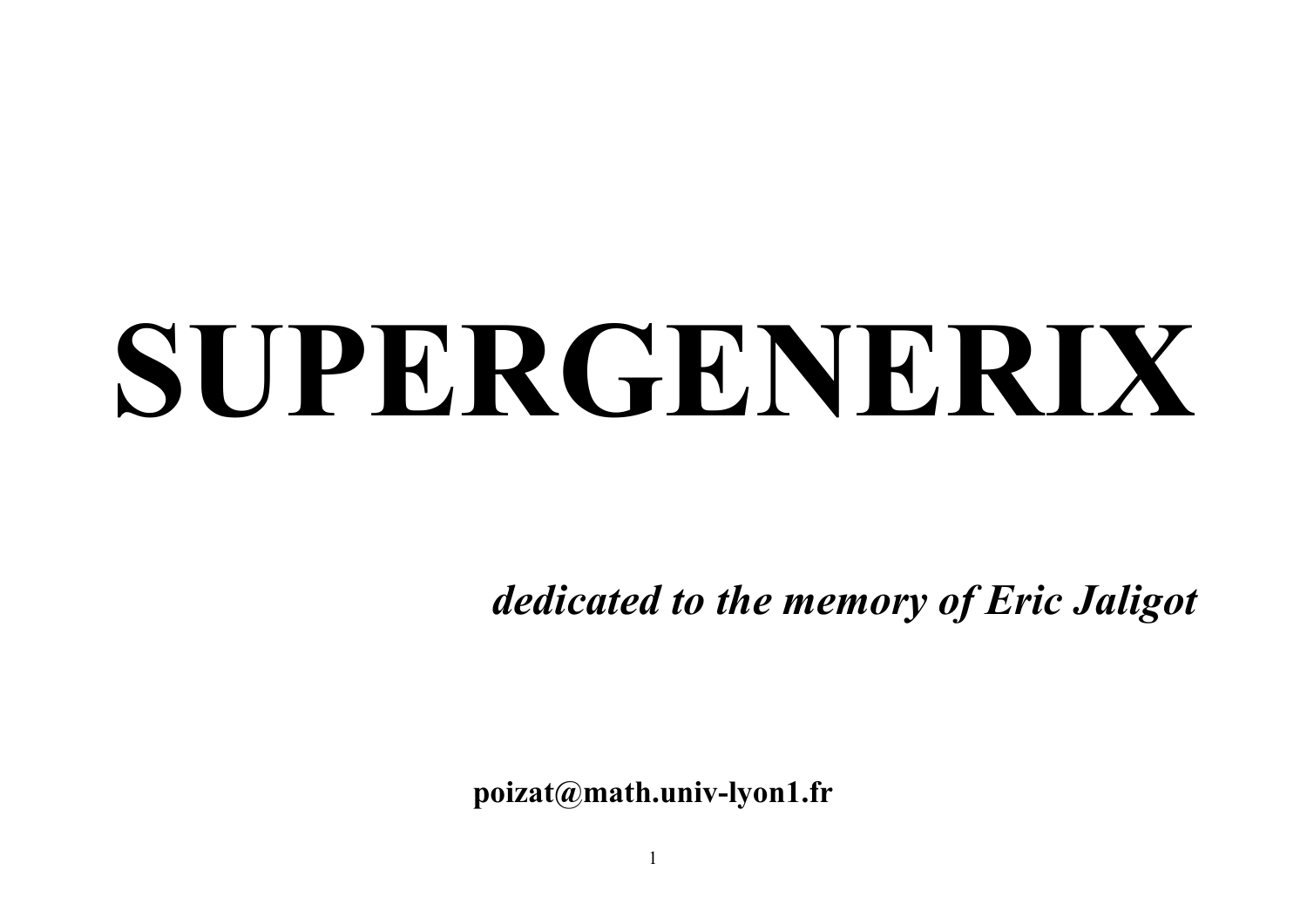#### **SUPERGENERIX I**

# **A FILTER OF LARGE SETS**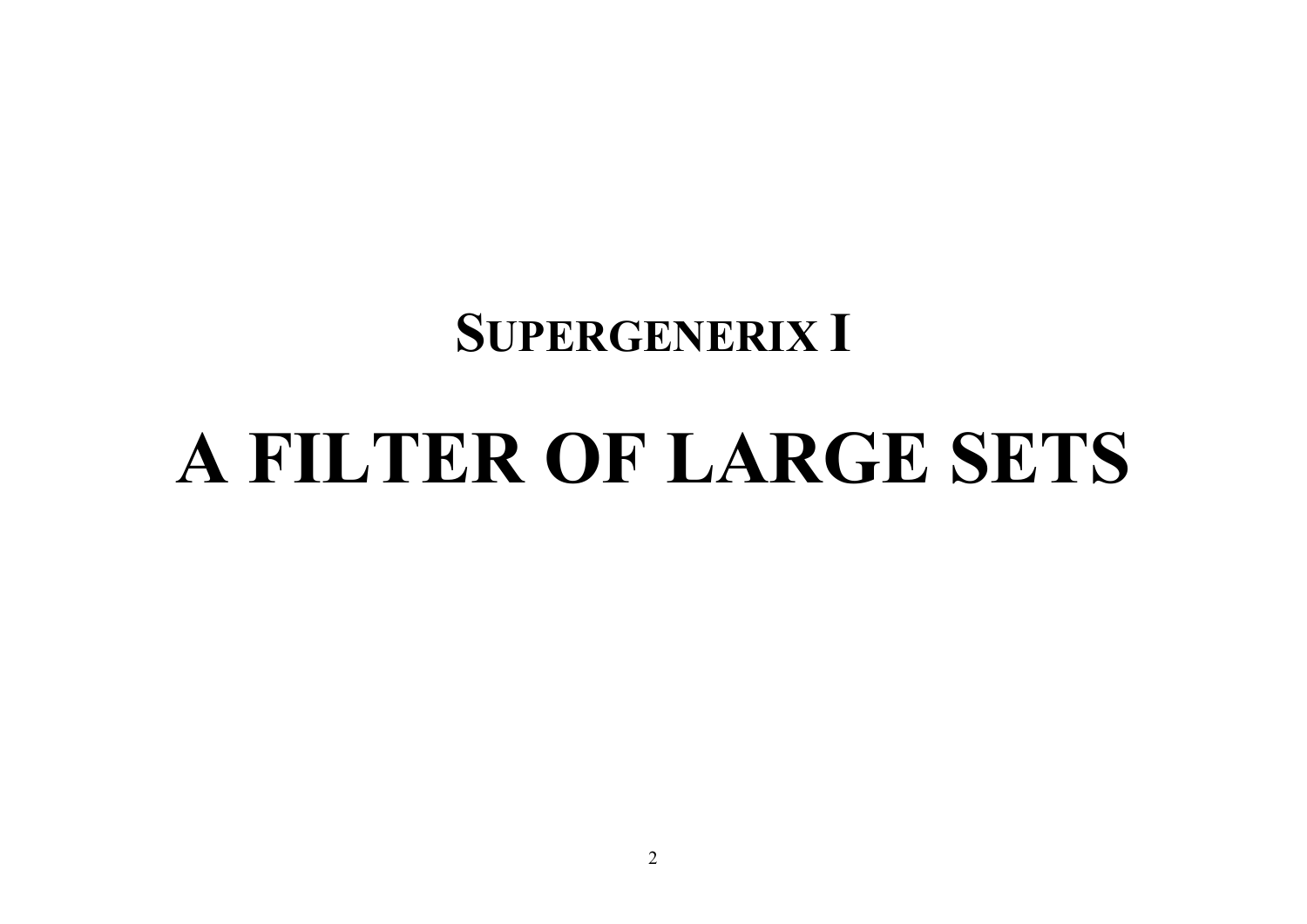## **DEFINITIONS**

**Let G be any group ; a subset X of G is**  $\bullet$  *generic* (or *syndedic*) if  $G = a_1.X \cup ...$ **am.X for a certain tuple a of elements of G**  $\mathbf{F}$  - *supergeneric* if any intersection  $\mathbf{b}_1 \cdot \mathbf{X} \cap \dots$  $\bigcap$  **b**<sub>n</sub>**.X** of a finite number of translates of X **is generic (and supergeneric !)**

**-** *thick* if any intersection **b**<sub>1</sub>.X ∩ ... ∩ **b**<sub>n</sub>.X **is** non-empty, i.e. if  $\neg X$  is not generic.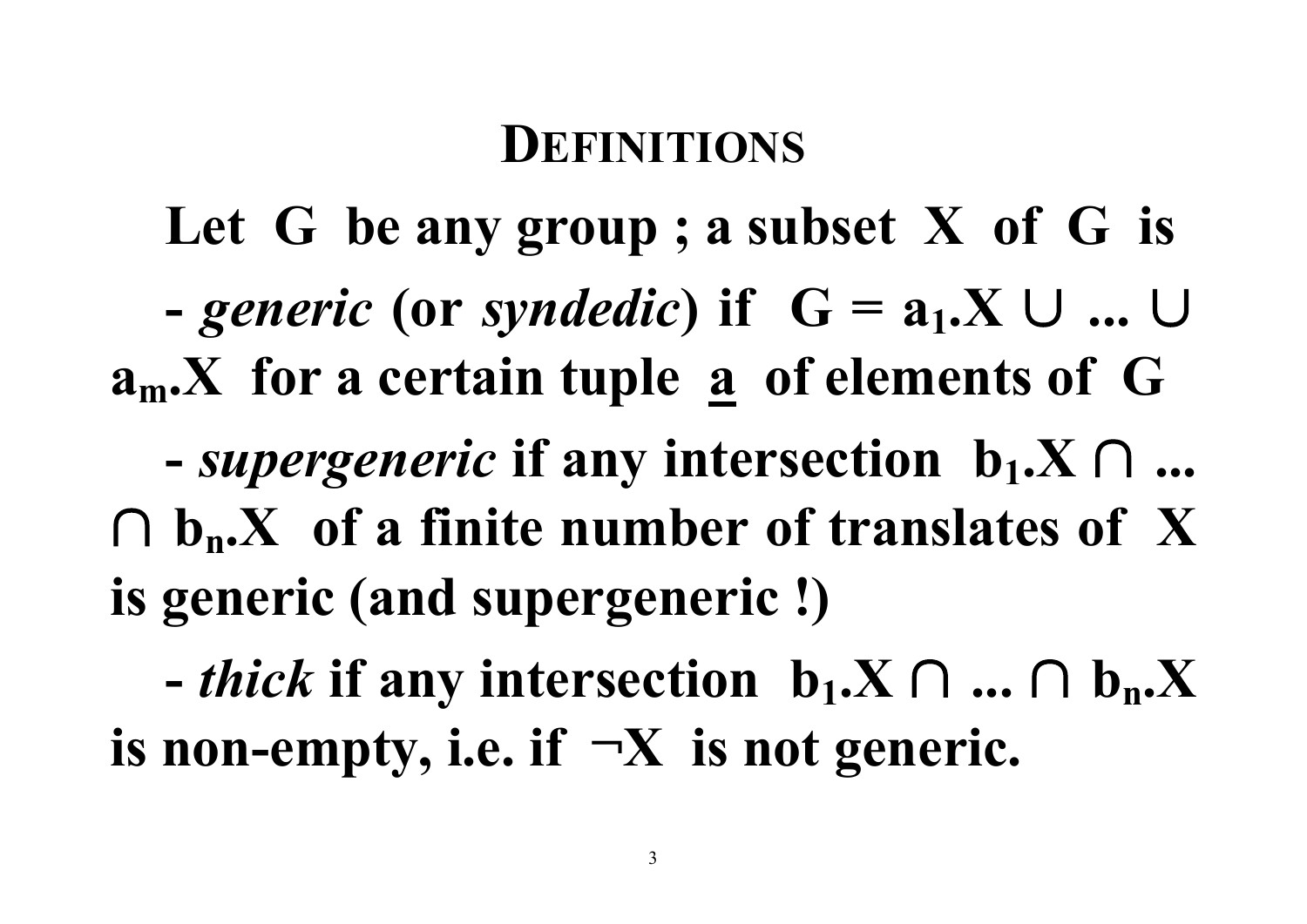## **BASIC FACTS**

**1. A set containing a generic, a supergeneric, or a thick set, is of the same kind. 2. A left or right translate of a generic, a supergeneric, or a thick set, is equally so. 3.** If  $a_1.X \cup ... \cup a_m.X$  is generic, so is X **(does not work for supergeneric !). 4. If X is supergeneric or thick, so is a1.X**  $\cap$  ...  $\cap$   $a_m$   $X$  (does nor work for generic !)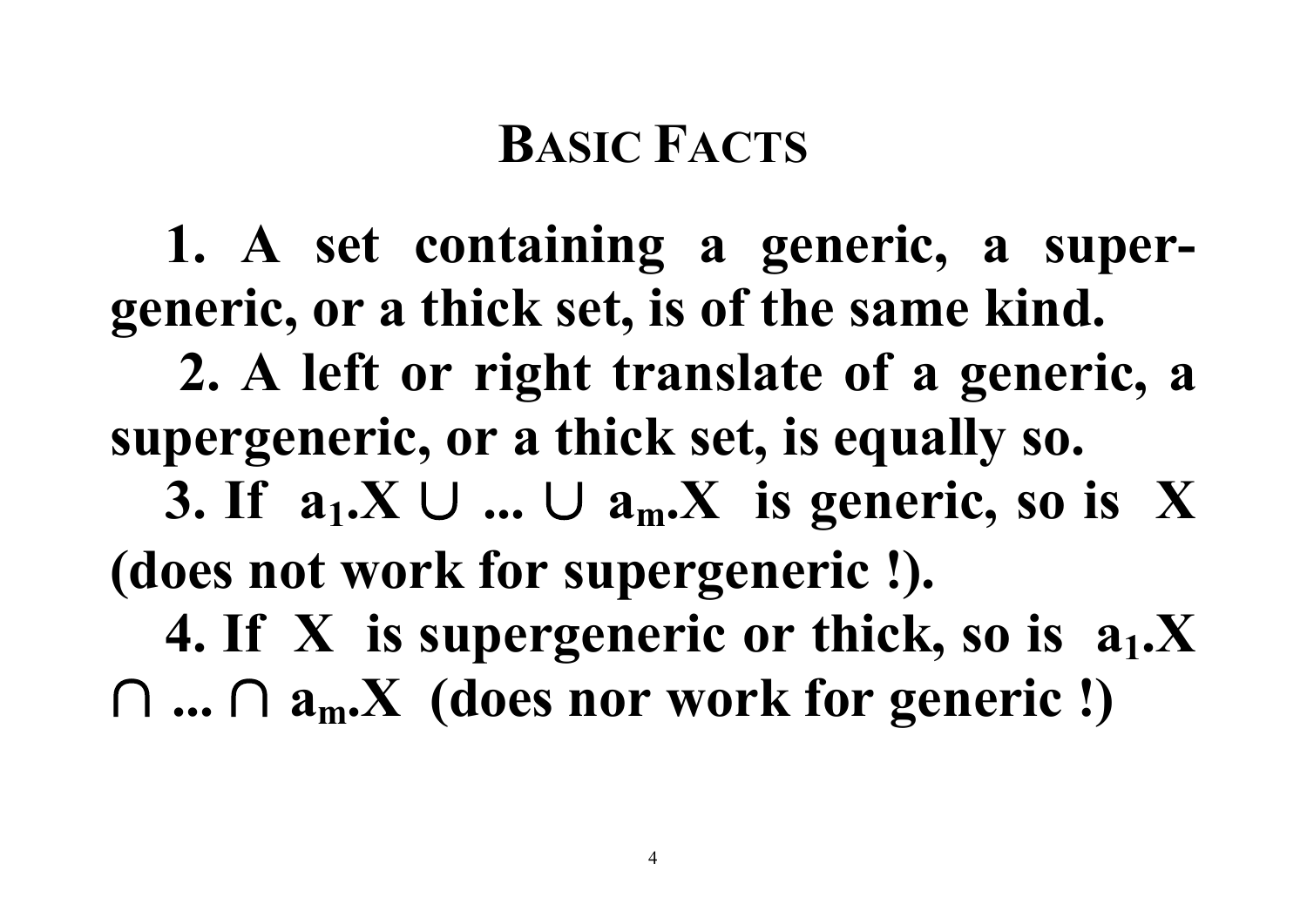**5. The intersection of a generic set and a thick set is not empty.**

**6. The intersection of a supergeneric set and a thick set is thick.**

**7.** *Fundamental observation* **: the** ∩**tion of a generic set and a supergeneric set is generic. 8. The intersection of two supergeneric sets**

## **is supergeneric.**

**9. The filter of supergenerics is the** ∩ **of all the maximal filters closed by translations.**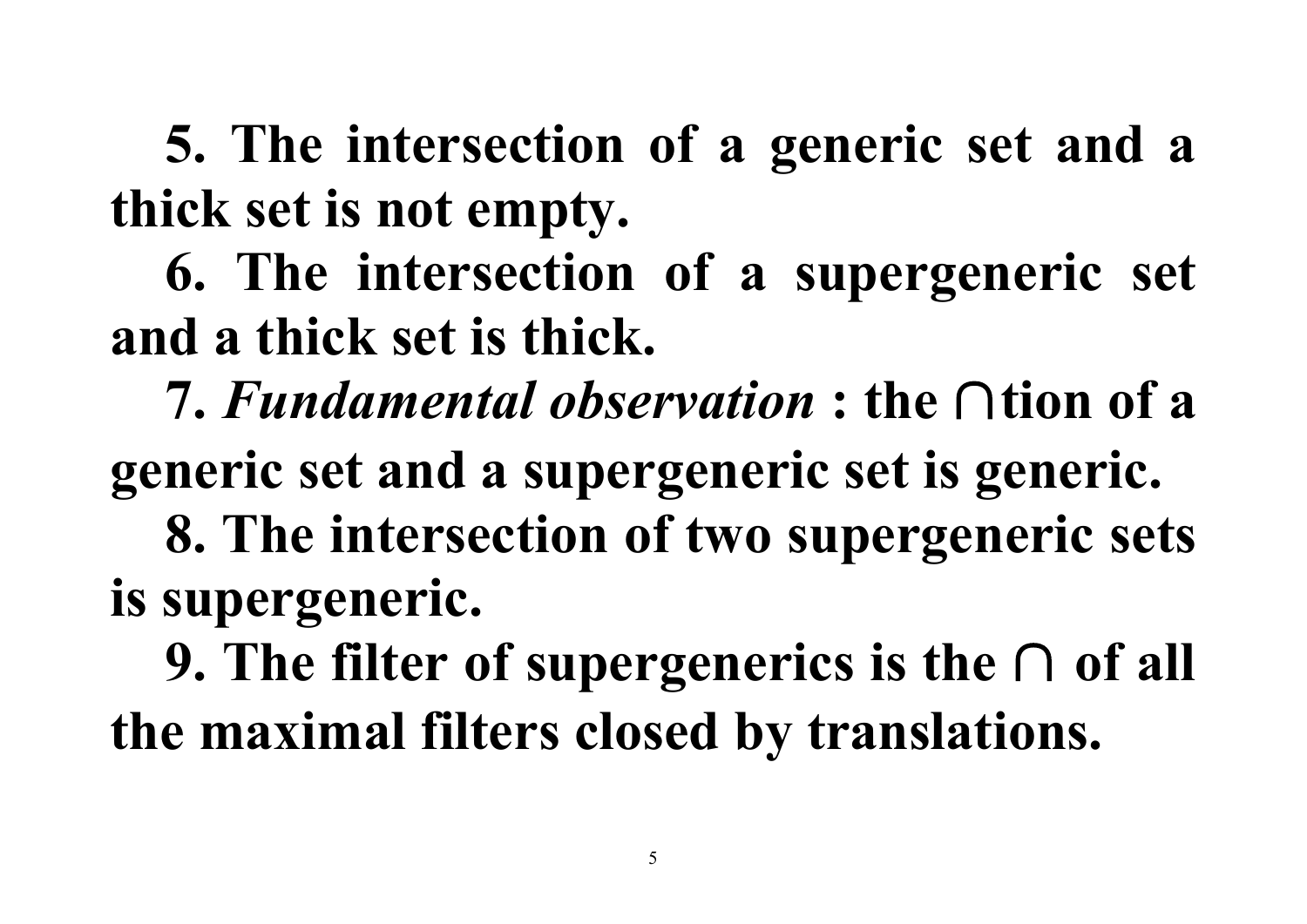*Proof of* 7 : if  $G = a_1.X \cup ... \cup a_m.X$ , then **a**<sub>1</sub>.Y ∩ ... ∩ **a**<sub>m</sub>.Y ⊆ **a**<sub>1</sub>.(X∩Y) ∪ ... ∪ **a**<sub>m</sub>.(X∩Y) .

 $Proof of 8: a_1.(X \cap Y) \cap ... \cap a_m.(X \cap Y) = (a_1.X)$ ∩ **...** ∩ **am.X) ∩ (a1.Y** ∩ **...** ∩ **am.Y) .**

*Proof* **of 9 : if**  $\Phi$  **is a filter of thick sets, by 5 it generates with the supergenerics a non-trivial filter**; if  $Y = a_1.X \cap ... \cap a_m.X$  is not generic, **any non-trivial filter closed under translations containing**  $\neg$  **Y** does not contains X.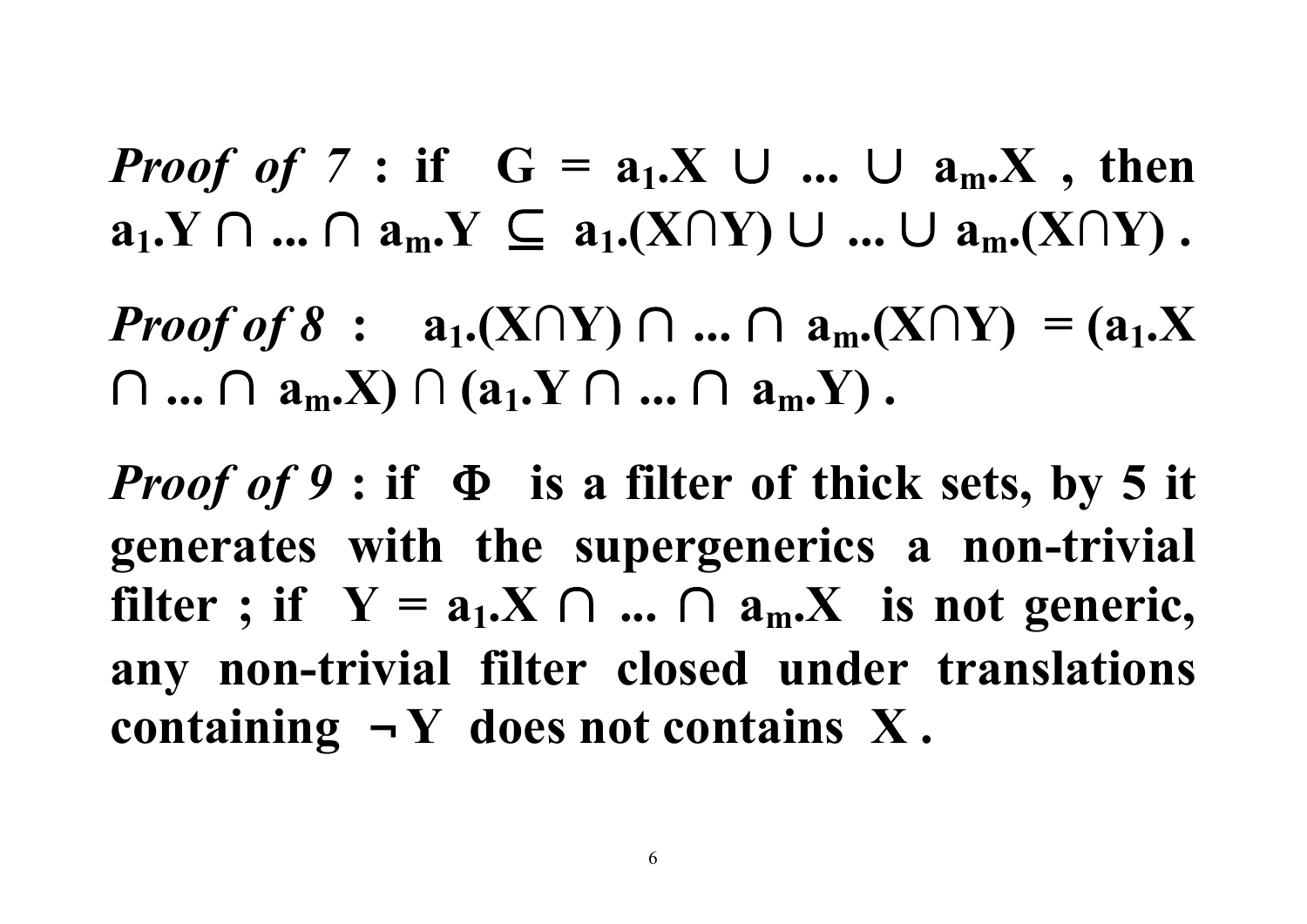### **COUNTEREXAMPLES**

**In any infinite group, we can find two complement sets which are both generics, and two complement sets which are both non-generic (and thick !).**

**Neither the generic sets, nor the thick sets, nor the sets which are generic and thick, form a filter : we can find pairs of sets which are both generic and thick, but whose intersection is neither generic nor thick.**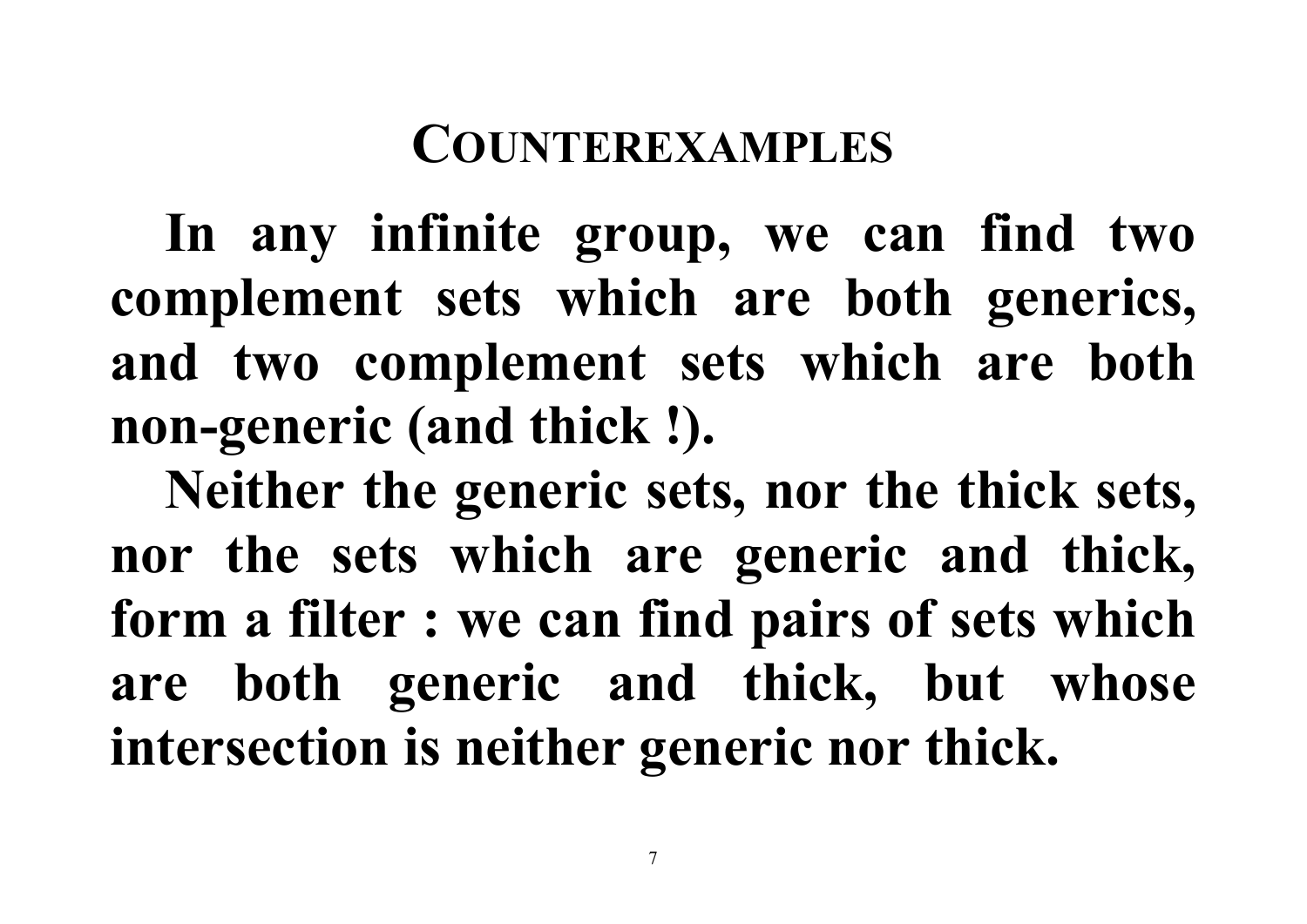#### **EXAMPLES**

**If** G is finite, X generic  $\Leftrightarrow$   $X \neq \emptyset$ , X **thick**  $\Leftrightarrow$  **X** supergeneric  $\Leftrightarrow$  **X** = **G**.

**For infinite G , cofinite subsets are supergeneric ; but there exist many non-cofinite supergenerics. The complement of a subset of G of stricly smaller cardinal is supergeneric. H** generic subgroup of  $G \Leftrightarrow H$  has finite **index in G ; G is its only thick subgroup.**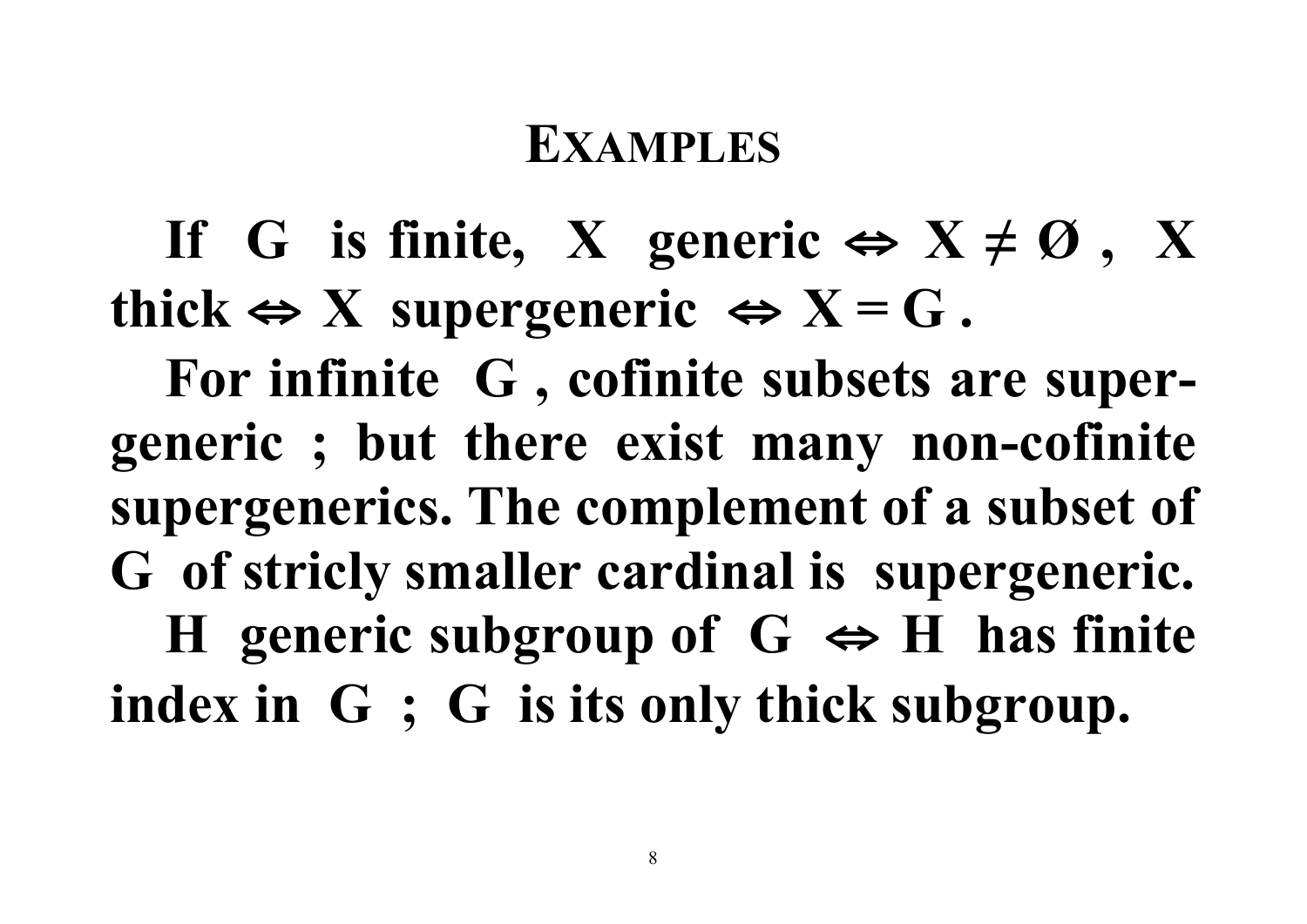**If H is a subgroup of infinite index, its complement is supergeneric ( NEUMAN 1952). If H has finite index in G , X is** supergeneric in  $G$   $\Leftrightarrow$  for each  $a$ ,  $X \cap a$ .H **is a translate of a supergeneric in H .**

**Let f be a surjective homomorphism from G onto H ; if X is supergeneric in G , f(X) is supergeneric in H ; if Y is supergeneric in H , f -1 (Y) is supergeneric in G . Same thing for generic or thick.**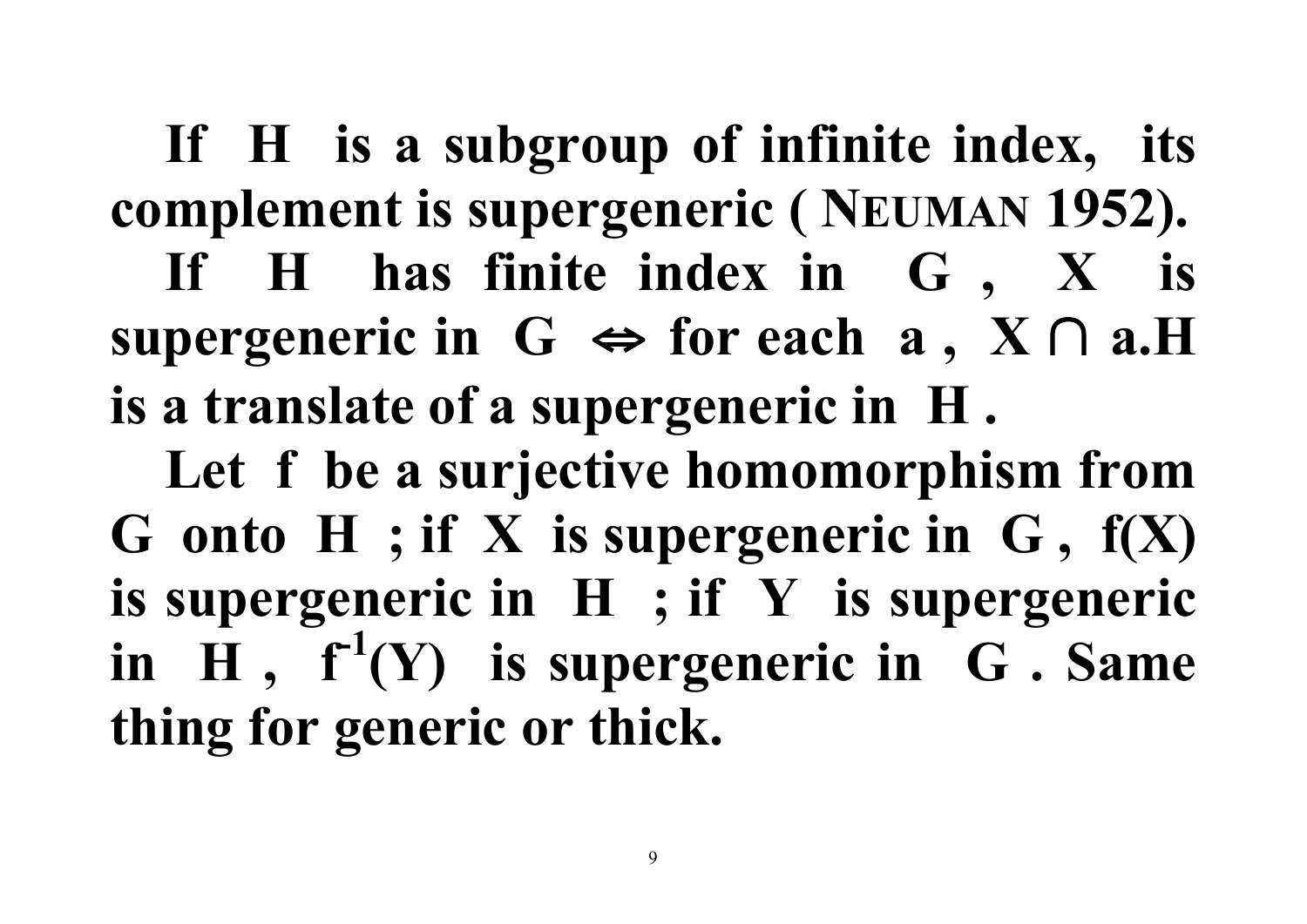## **LEFT AND RIGHT**

**We have defined genericity, supergenericity and thickness in association with lefttranslations a.X ; we can consider as well right-translations X.a , and even two-sidestranslations a.X.b .**

**We can also consider these notions corresponding to conjugacy a.X.a-1 , and even to any action of G on a set E .**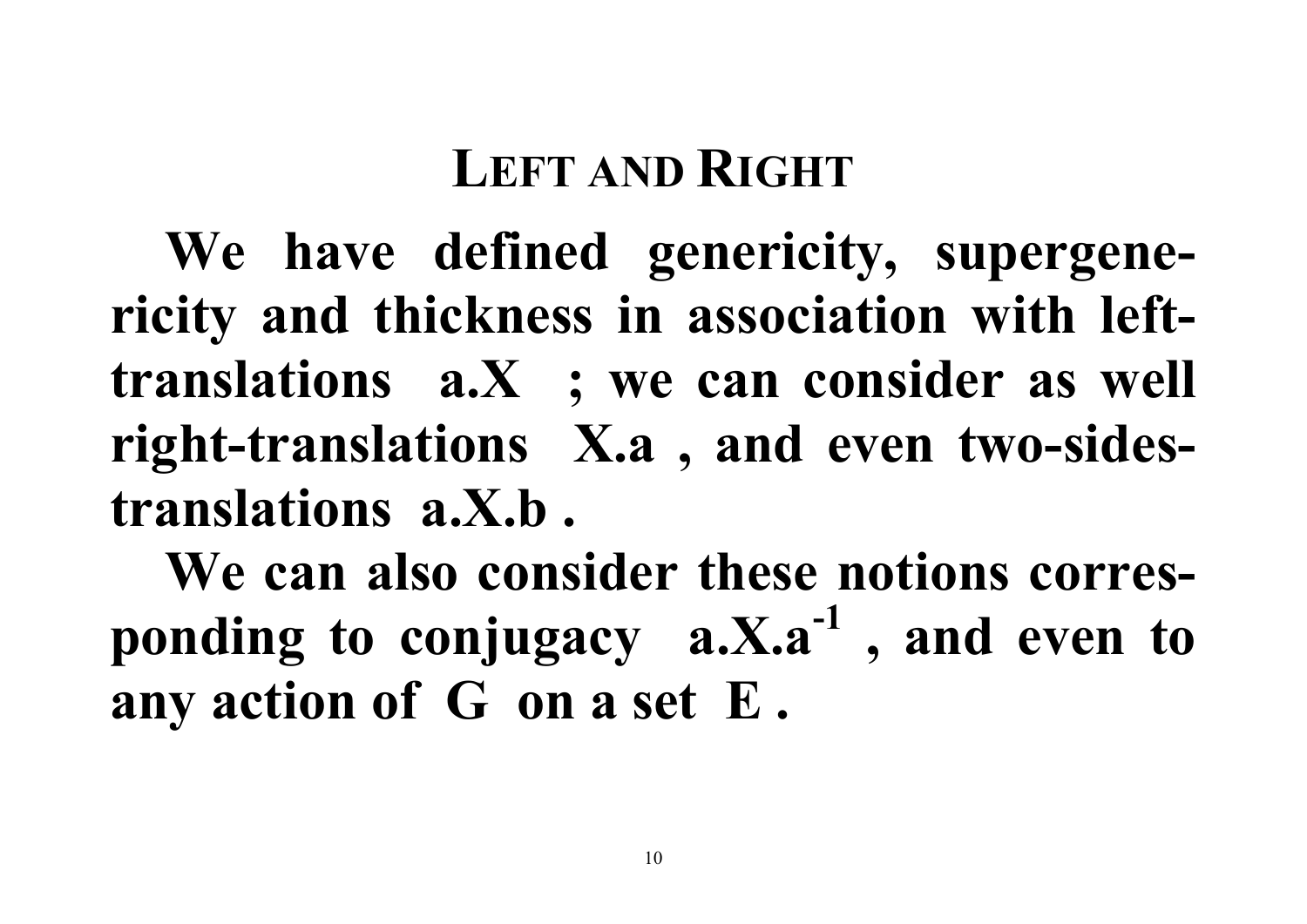## **If X is left-supergeneric, it is also twosides-supergeneric.**

*Proof* **: Since all the right-translates X.b are left-supergeneric, so is any intersection**  $a_1$ **.X.b<sub>1</sub> ∩ ... ∩**  $a_n$ **.X.b<sub>n</sub>.** 

**Ergo a left-supergeneric is right- and even two-sides-thick, but there are examples of left-supergenerics which are not rightsupergeneric.**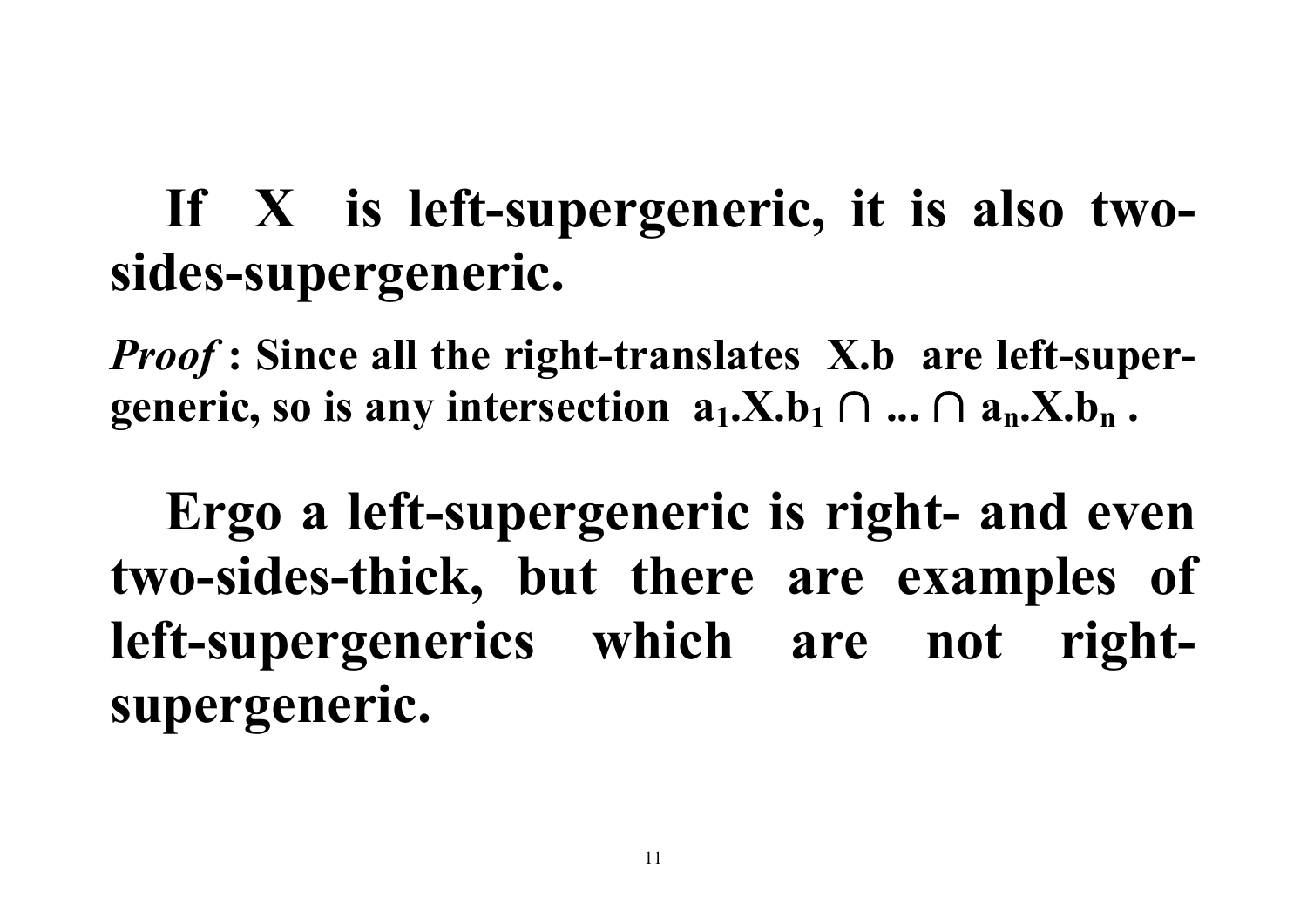## **PRODUCTS**

*Fubini Assumption* **: X is supergeneric in**  $G \times H \Leftrightarrow$  the set of points a whose fiber  $X_a = \{ y \mid (a, y) \in X \}$  is supergeneric in H is **itself supergeneric in G . We expect this assumption to be false in both directions.**

**Nevertheless, if the fiber is supergeneric for thickly many a , X is thick.**

**Question :** *Is it true if we assume only thickness for the fibers ?*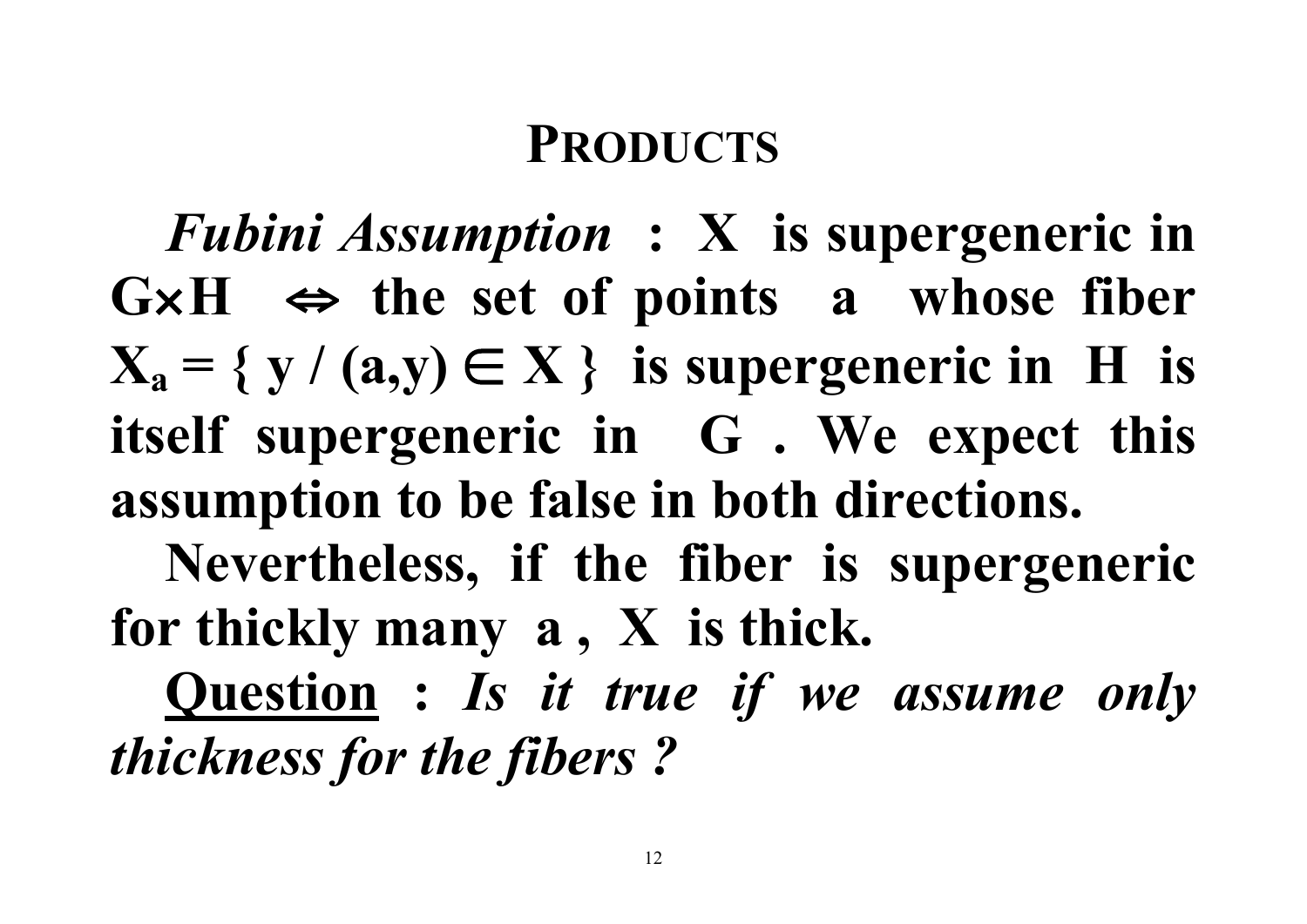**Also, if, for supergenerically many a and some fixed integer n , the fiber contains all the points except n , then X is supergeneric. But there exist non-generic (but thick !) sets whose each fiber is cofinite.**

**In the other direction, there exist generic sets with no generic fibers, and thick sets with no thick fibers, but supergeneric examples are wanted.**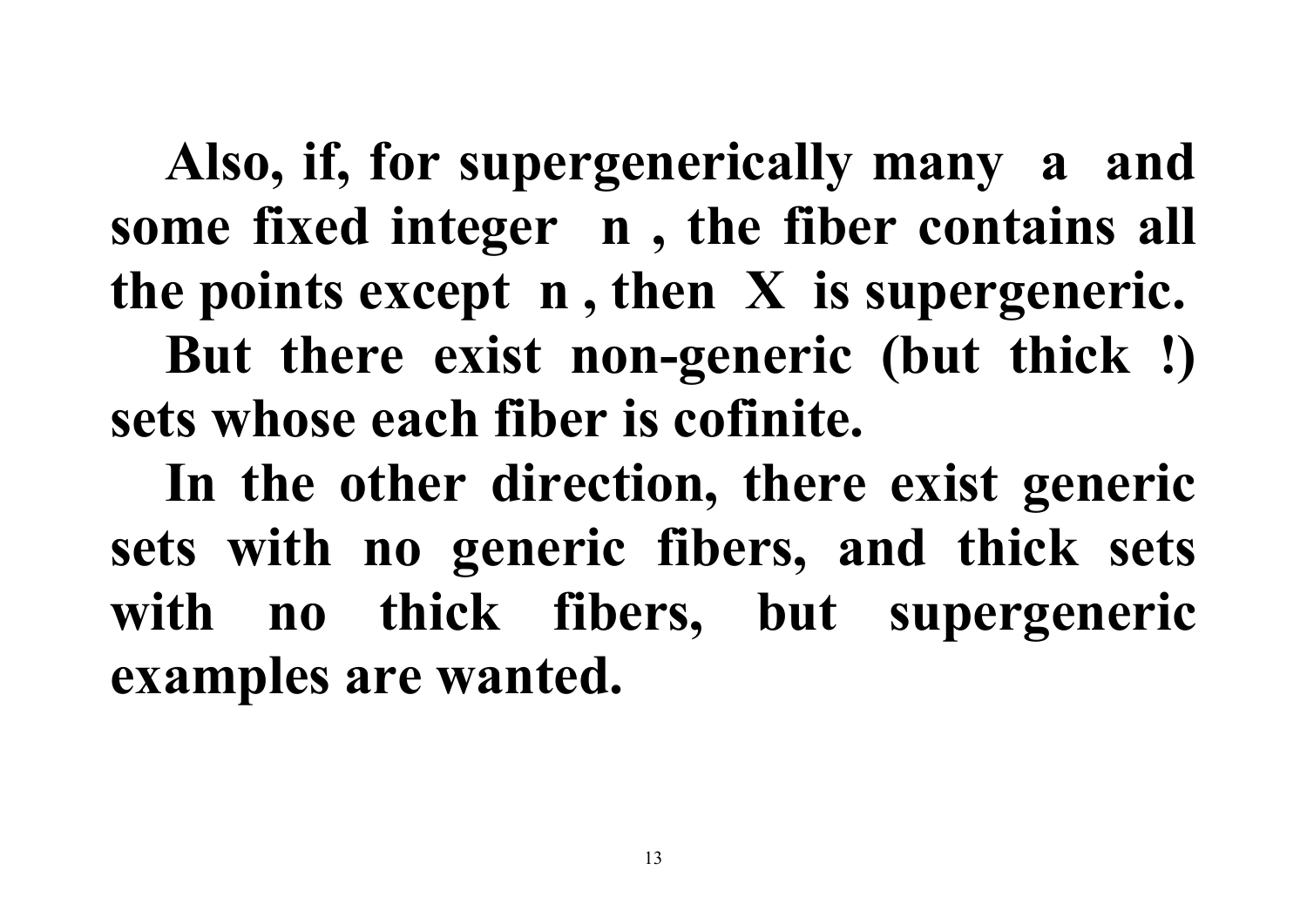## **LOGIC**

*Stable context* **:** Γ **is a stable group and X is a definable subset of** Γ **; in other words the structure**  $(\Gamma; \times, X(x))$  is stable.

*Substable context* **: G is a subgroup of a stable group** Γ **(for instance G is linear,** Γ **= GLn(K) with K an acf) and X is the** ∩**section with G of a definable subset of** Γ **.** *The big idea* **: obtain generic constraints in the substable context.**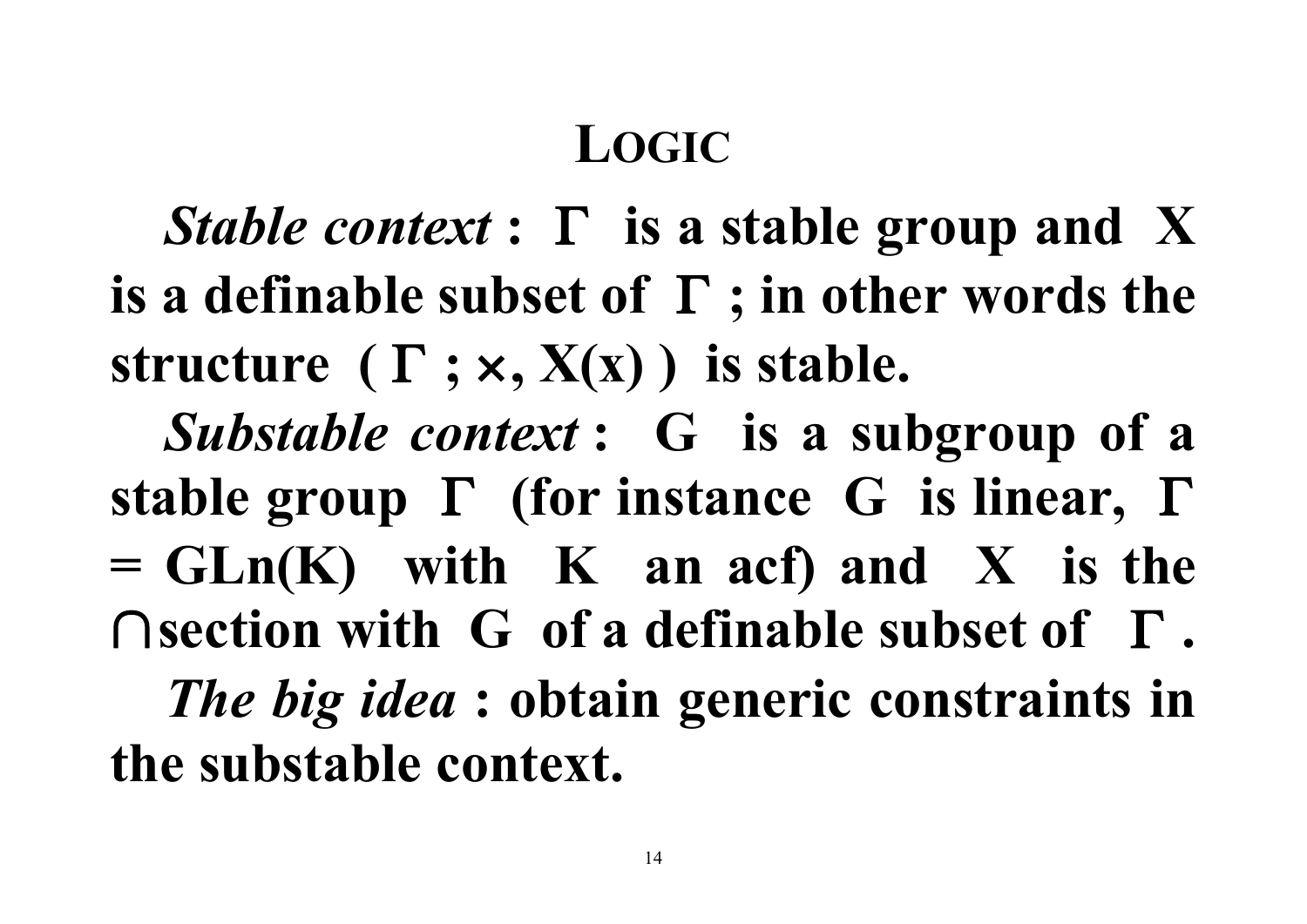**In stable context, it is known since Neanderthal (Lachlan, Poizat) that :**

**- left = right = two-sides**

**- if X**∪**Y is generic, then X or Y is generic, so that we have generic types**

**- X is generic** ⇔ **X contains a gen. type**

**- X is supergeneric** ⇔ **X is thick** ⇔ **X contains all the generic types**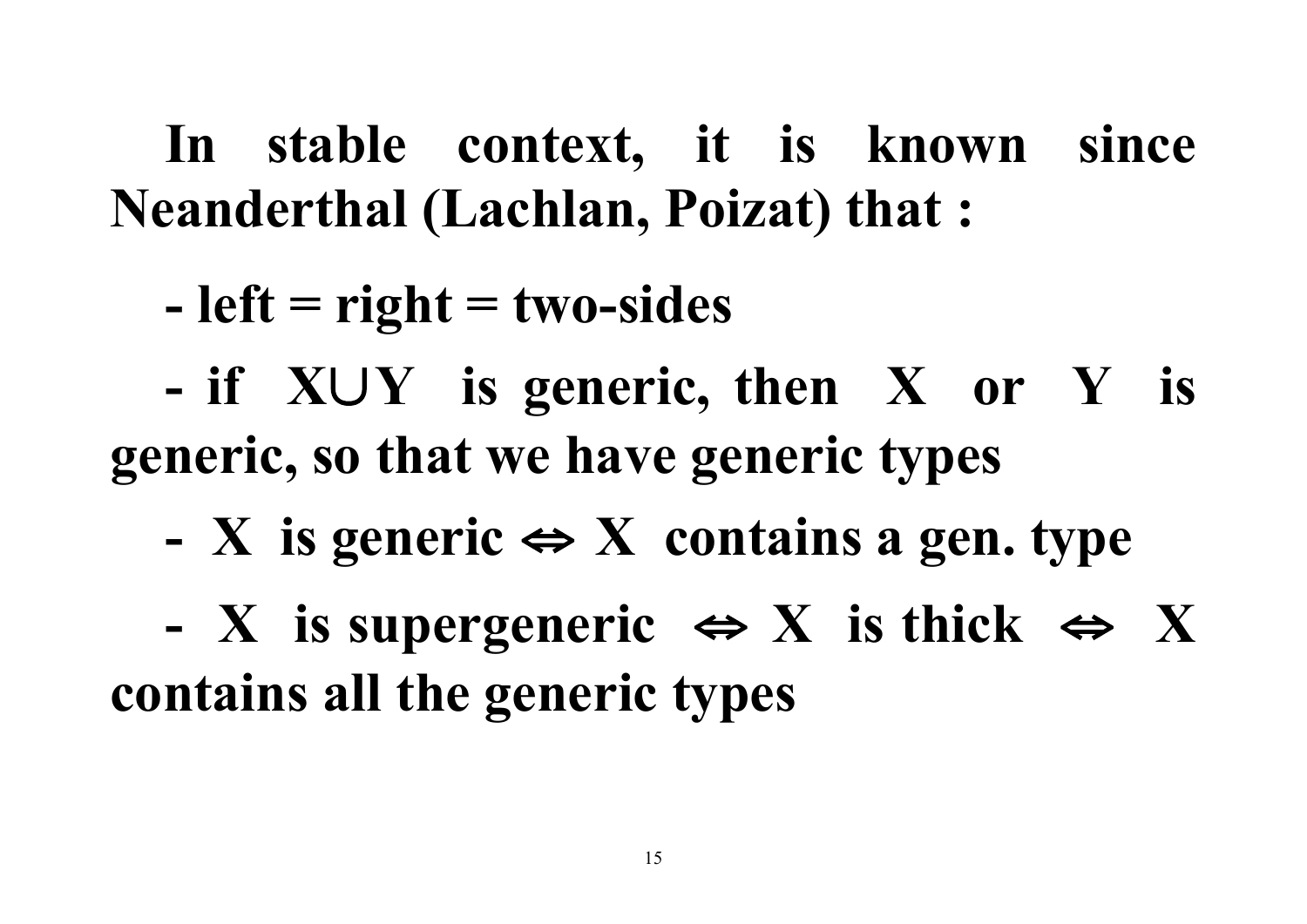## **- if** Γ **is connected, X is supergeneric or** ¬**X is supergeneric**

**- in general, to X is associated a definable subgroup** Δ **of finite index, such that, for each a , X**∩**a.**Δ **is a translate of a supergeneric or cosupergeneric subset of** Δ

**- Fubini Assumption is valid.**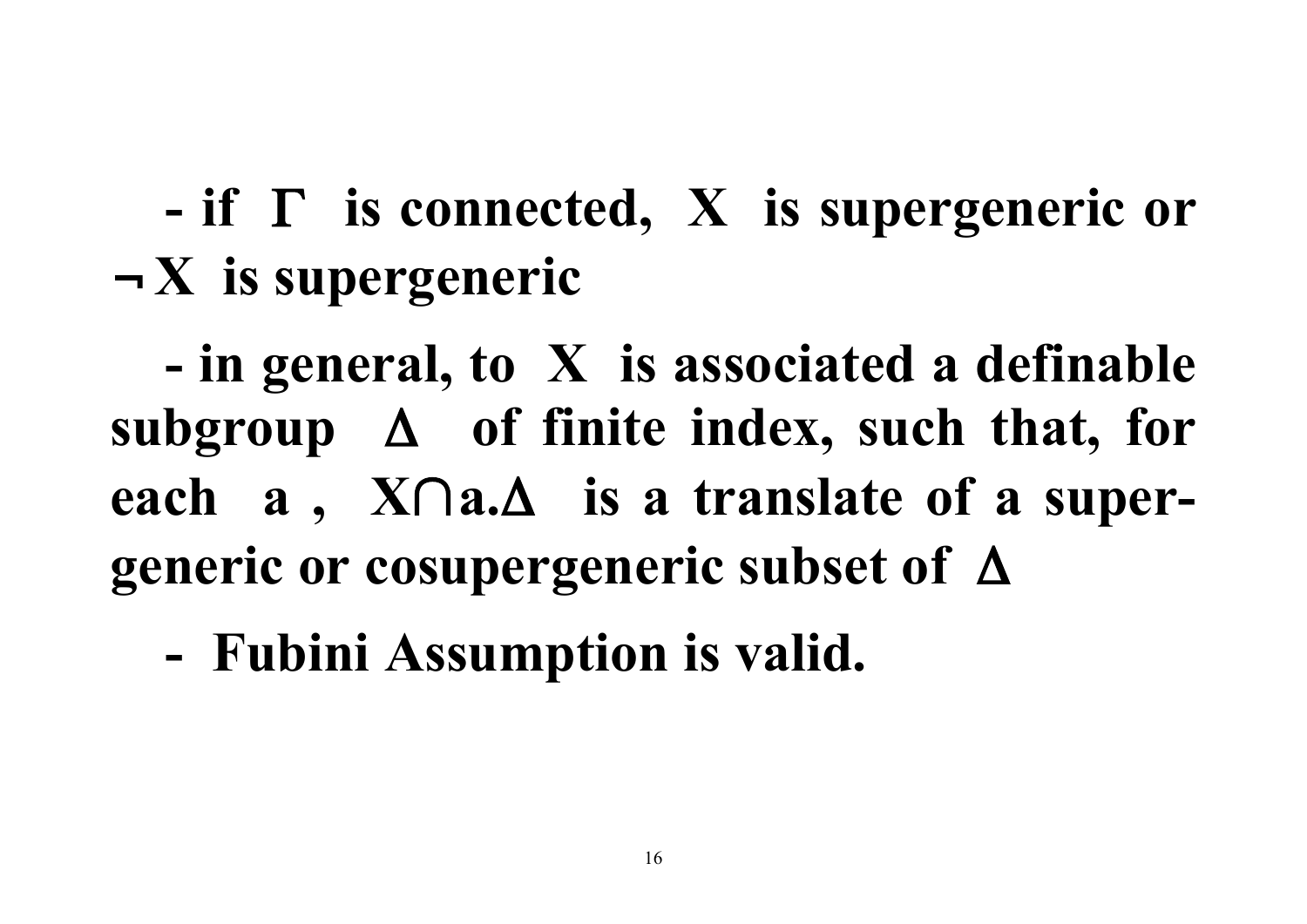**It is known since Cromagnon (Wagner, Newelski) that, in a substable context, the generic types of cl(G) are finitely satisfiable in G ; that, if X is a definable subset of cl(G) , X is generic, or supergeneric, or thick,** in **cl(G)**  $\Leftrightarrow$  **X** ∩ **G** is the same in **G**. **Consequently, all that we have said assuming stability is valid for substability. In particular, if cl(G) is connected, X**∩**G is supergeneric or cosupergeneric in G .**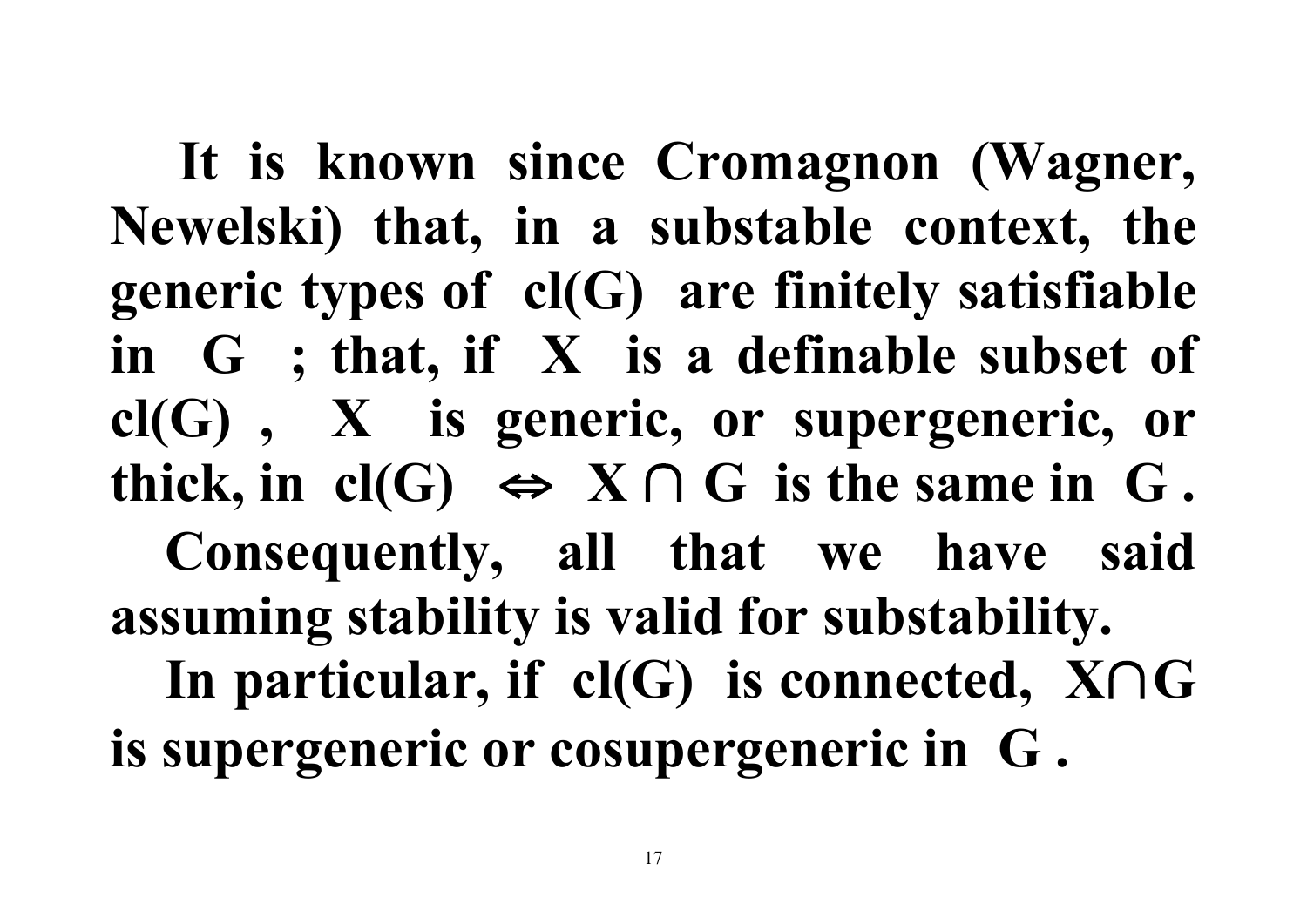## **SUPERGENERIX II**

# **UNIFORMITY**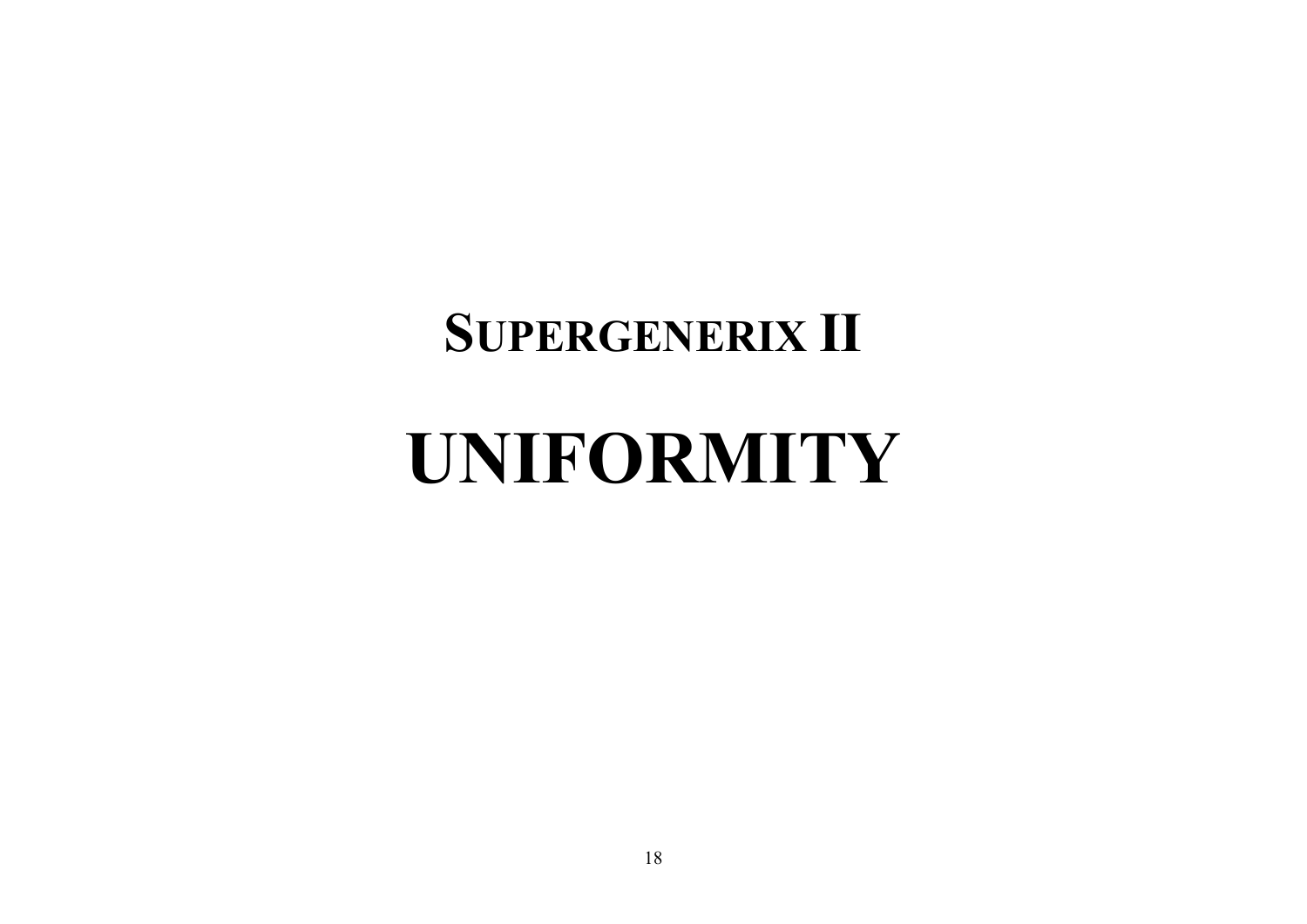**We say that X is m-generic if G is the union of m translates of X ; we say that X is** *uniformly supergeneric* **if, for each n , there is an integer γ(n) s.t. any intersection of n translates of X be γ(n)-generic.**

**If γ(n) is bounded by the constant m , we say that X is m-supergeneric.**

**Example : the cofinite subsets of an infinite group are 2-supergeneric.**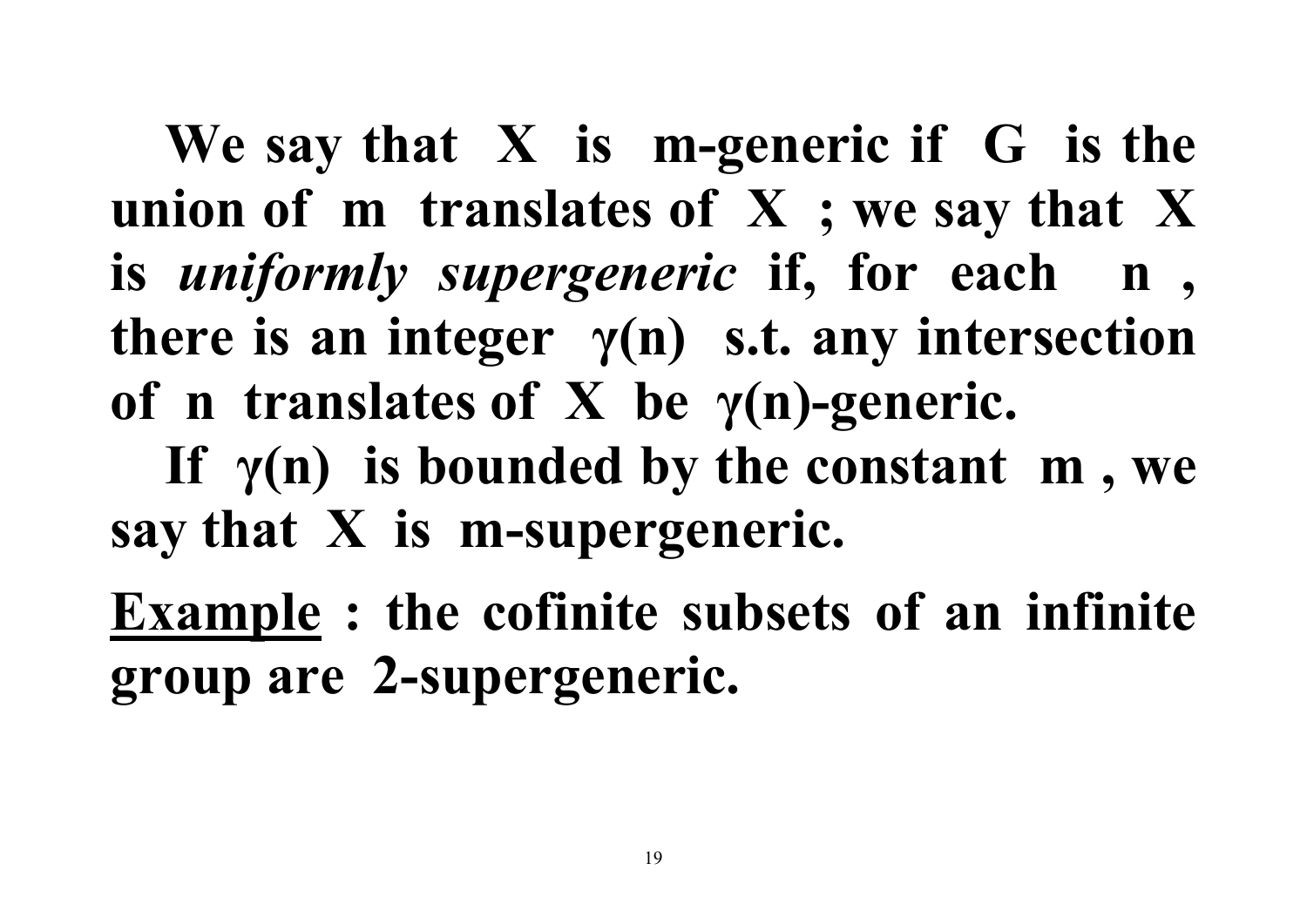**We say that X is** *parametrically supergeneric* **if, for each n , there exists a finite subset An of G such that, for any intersection X' of n translates of X , G is the union of the translates of X' by the elements of**  $A_n$ **; if**  $X \neq G$ **,**  $A_n$  **must have at least n+1 points.**

**Example**: if  $X = G - \{b\}$ , we can take  $A_n$  $\{a_0, \ldots, a_n\}$  where the  $a_i$  are distinct.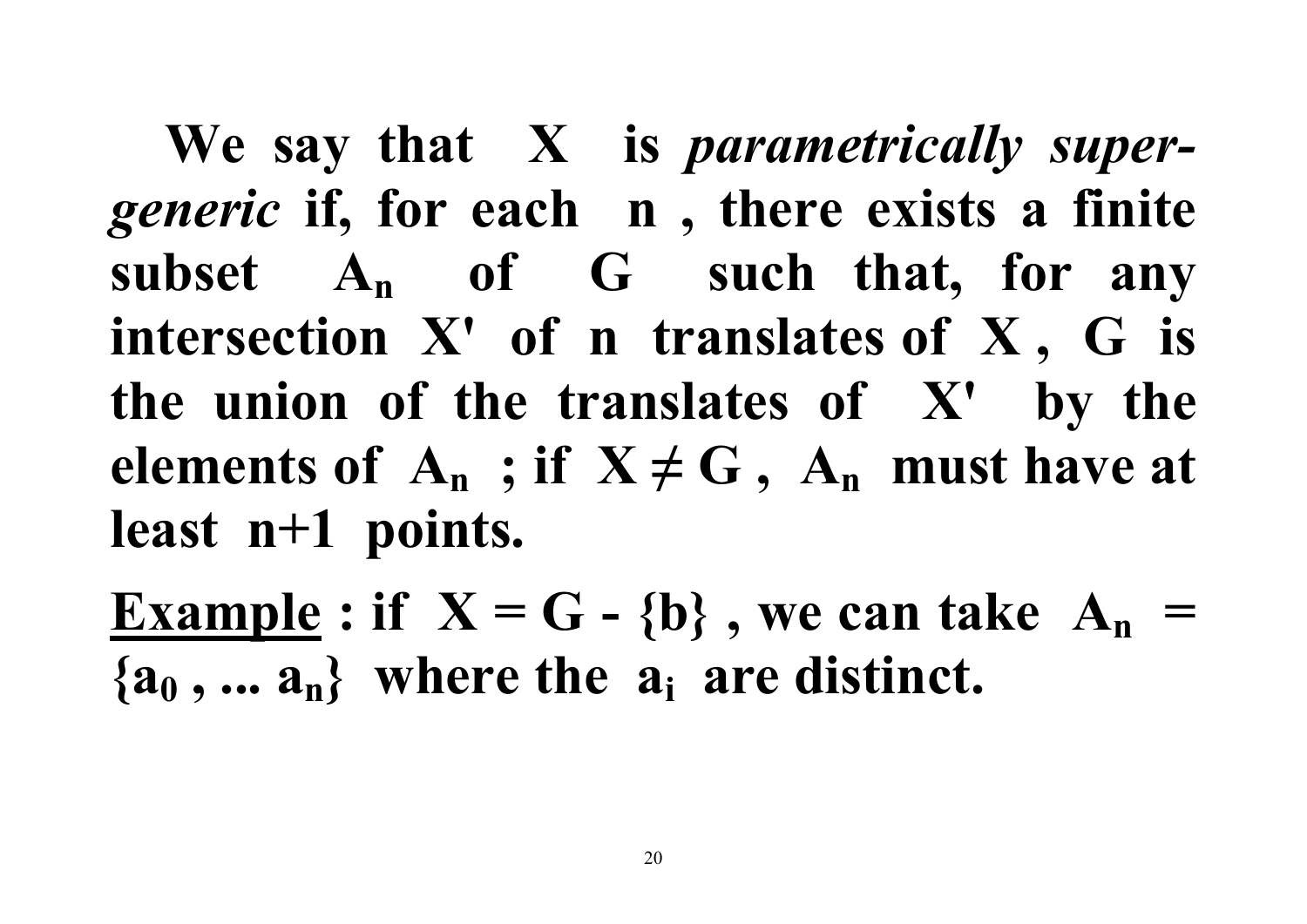**Théorème 8.** *The intersection of two uniformly supergeneric sets is also unifly supergeneric.*

**Théorème 9.** *The intersection of two parametrically supergeneric sets is also paramly spg.*

**Théorème 10.** *If* **G** *is commutative, every supergeneric set is parametrically supergeneric.*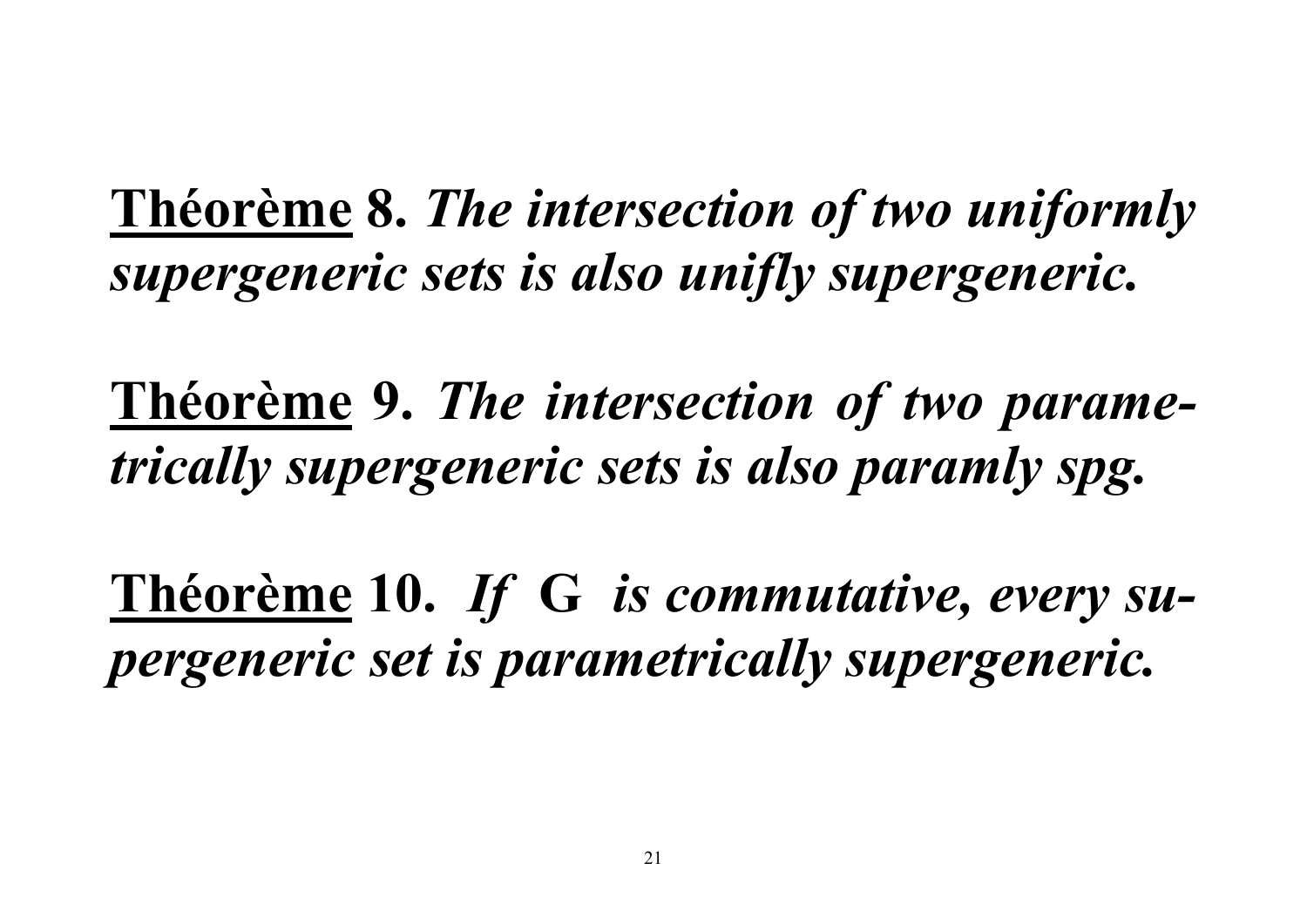**Proof of 10. Nous montrons l'existence de An par induction** sur **n** . Pour **n** = 1, si  $G = a_1.X \cup ... \cup a_m.X$ , **on a** aussi  $G = a_1.a.X ∪ ... ∪ a_m.a.X$  pour n'importe quel **a**, puisque G est commutatif, et on pose  $A_1 = \{a_1, ..., a_m\}$ . Supposons  $A_n = \{a_1, \ldots, a_s\}$  déjà construit, et consi**dérons**  $X' = b_1.X ∩ ... ∩ b_n.X$ ; l'intersection Y des  $a_i.X$ **est contenue dans la réunion des ai.(X**∩**X') ; comme Y est générique, on trouve**  $c_1$ , ...  $c_k$  **tel que** G **soit** la **réunion des cj.Y , et alors G est la réunion des cj.ai.(X**∩**X') ; comme on peut tout translater par un quelconque a , vu la commutativité de G , on peut** prendre pour A<sub>n+1</sub> les produits c<sub>i</sub>.a<sub>i</sub>. End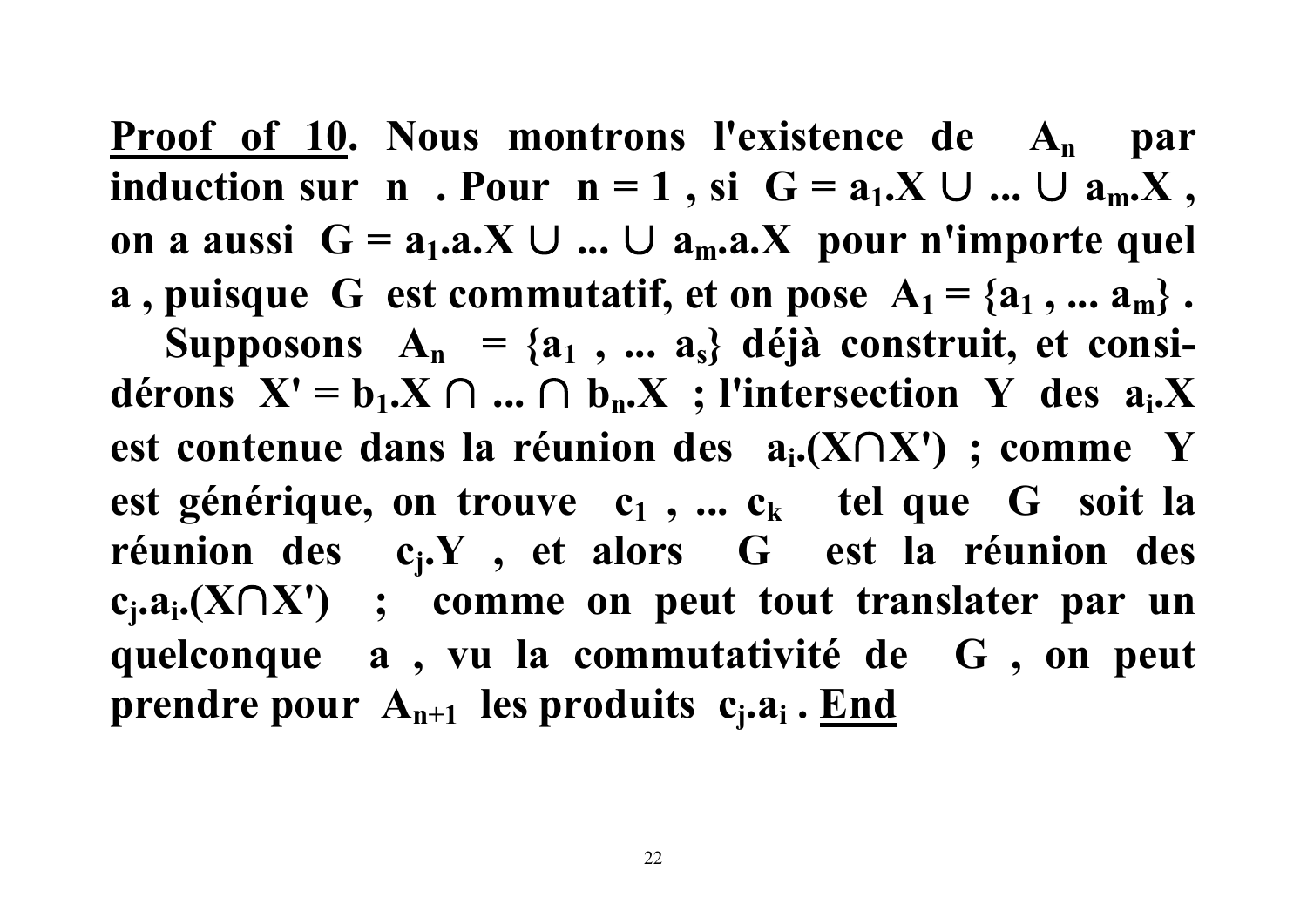**There exist supergeneric sets which are not parametrically supergeneric. But :**

**Questions.** *Existence of non-uniformly supergeneric sets ? of uniformly supergeneric set which are not* **m***-supergeneric for a certain integer* **m** *? of parametrically supergeneric sets whose number of elements in* **An** *cannot be bounded by a linear function of* **n** *?*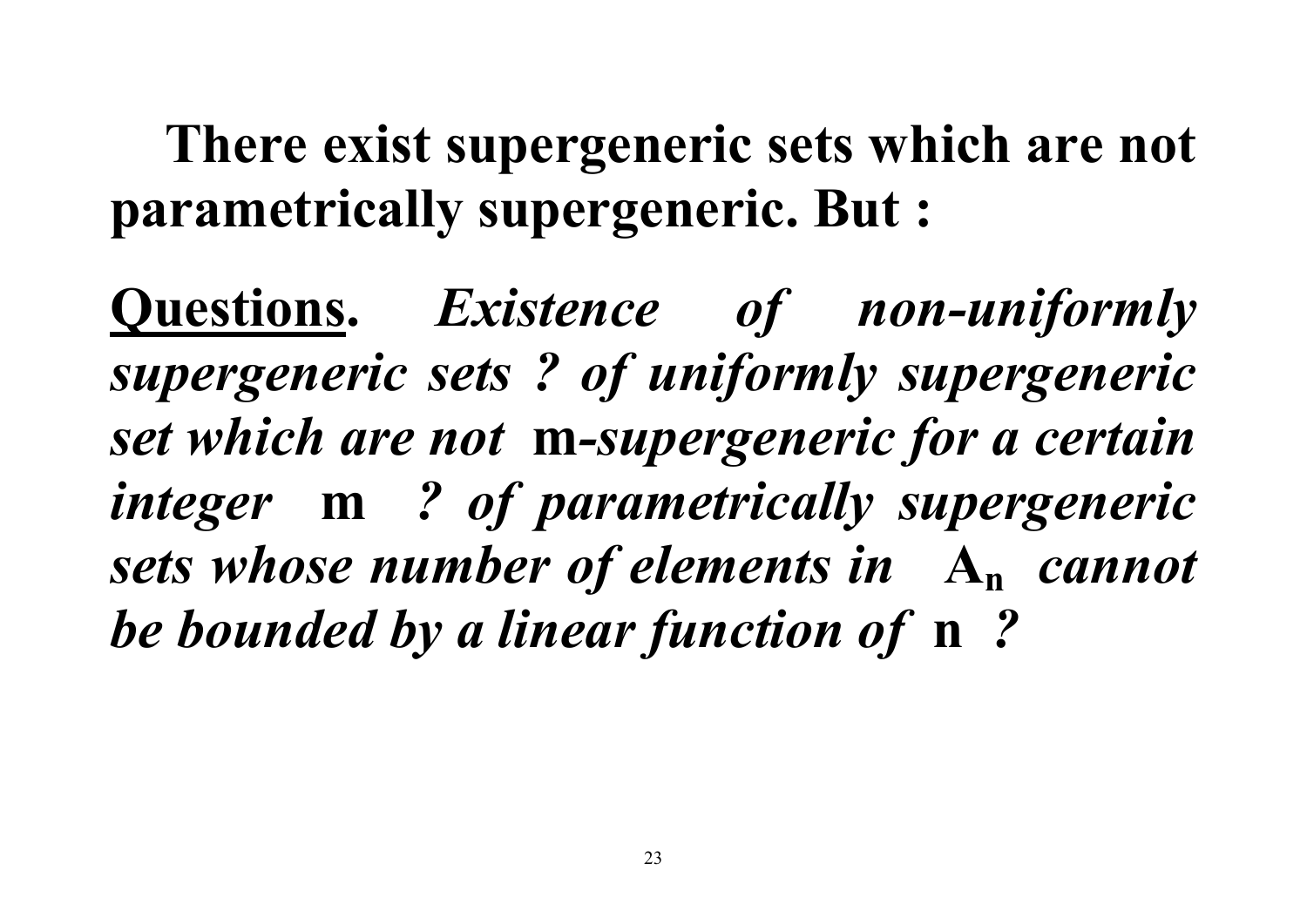$X \subseteq G$  is said *largely generic* if, for some **n**, the **n-tuples**  $\bf{y}$  **such** that  $\bf{y}_1$ . $\bf{X}$   $\bf{U}$  ...  $\bf{U}$  $y_n$ **.X** = G **form a** supergeneric subset of  $G^n$ . **X is** *very largely generic* **if to each n is associated**  $\lambda(n)$  **such** that the  $\lambda(n)$ -tuples **y** such that  $y_1$ .X'  $\cup$  ...  $\cup$   $y_{\lambda(n)}$ .X' = G for every **intersection X' of n translates of X form supergeneric subset of G**<sup>λ</sup>**(n) .**  $Vlg \implies$  param. supergeneric ; the inter-

**section of two vlg is so. But :**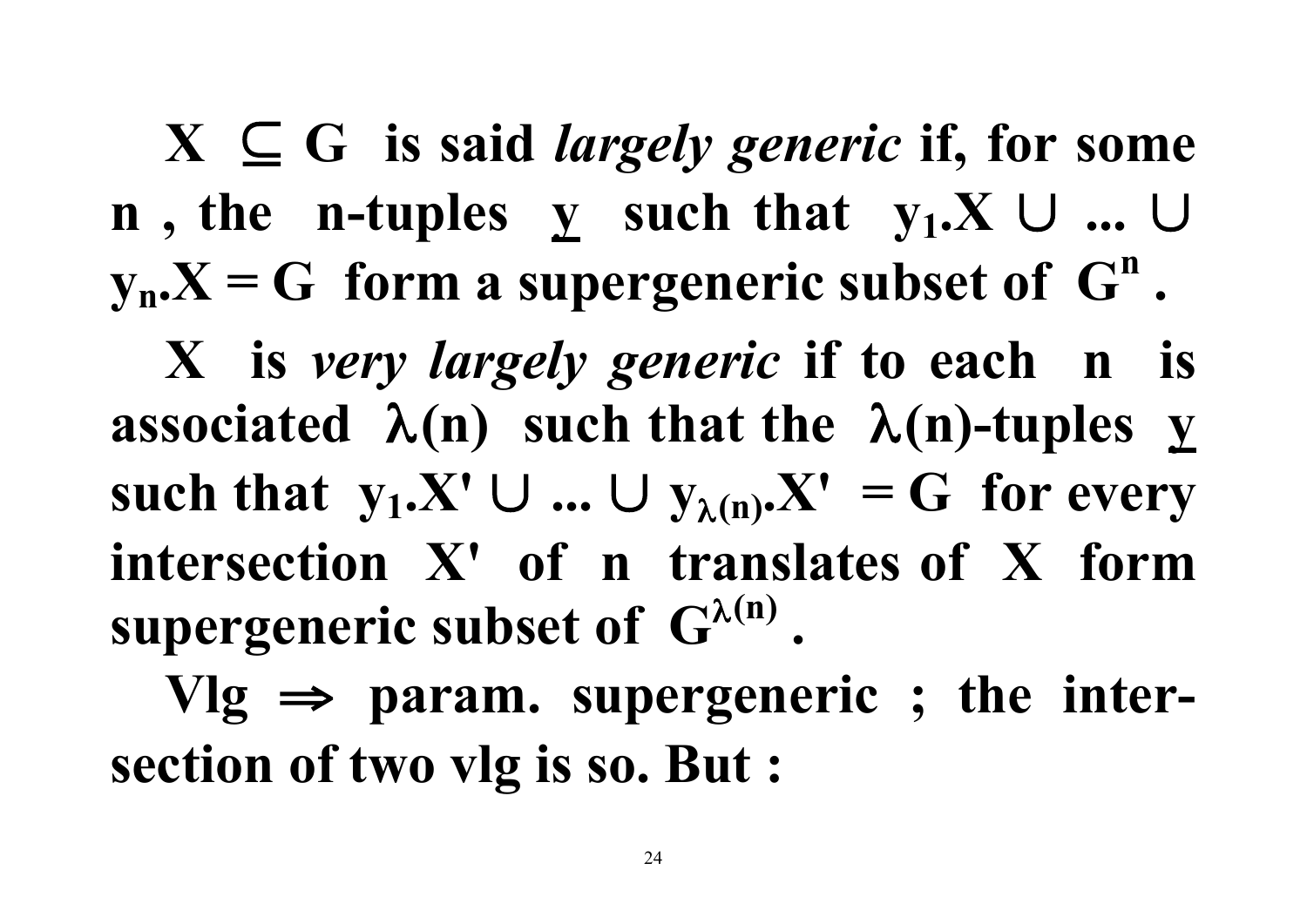**Questions.** *Supergeneric* <sup>⇔</sup> *largely generic ? Is the intersection of two largely generic sets always largely generic ?*

**In a stable or substable context, a supergeneric set is very largely generic with a linear function** λ**(n) ; if** Γ **has finite Morley (or Lascar) rank d ,** λ**(n) = (n+1).d + 1 .**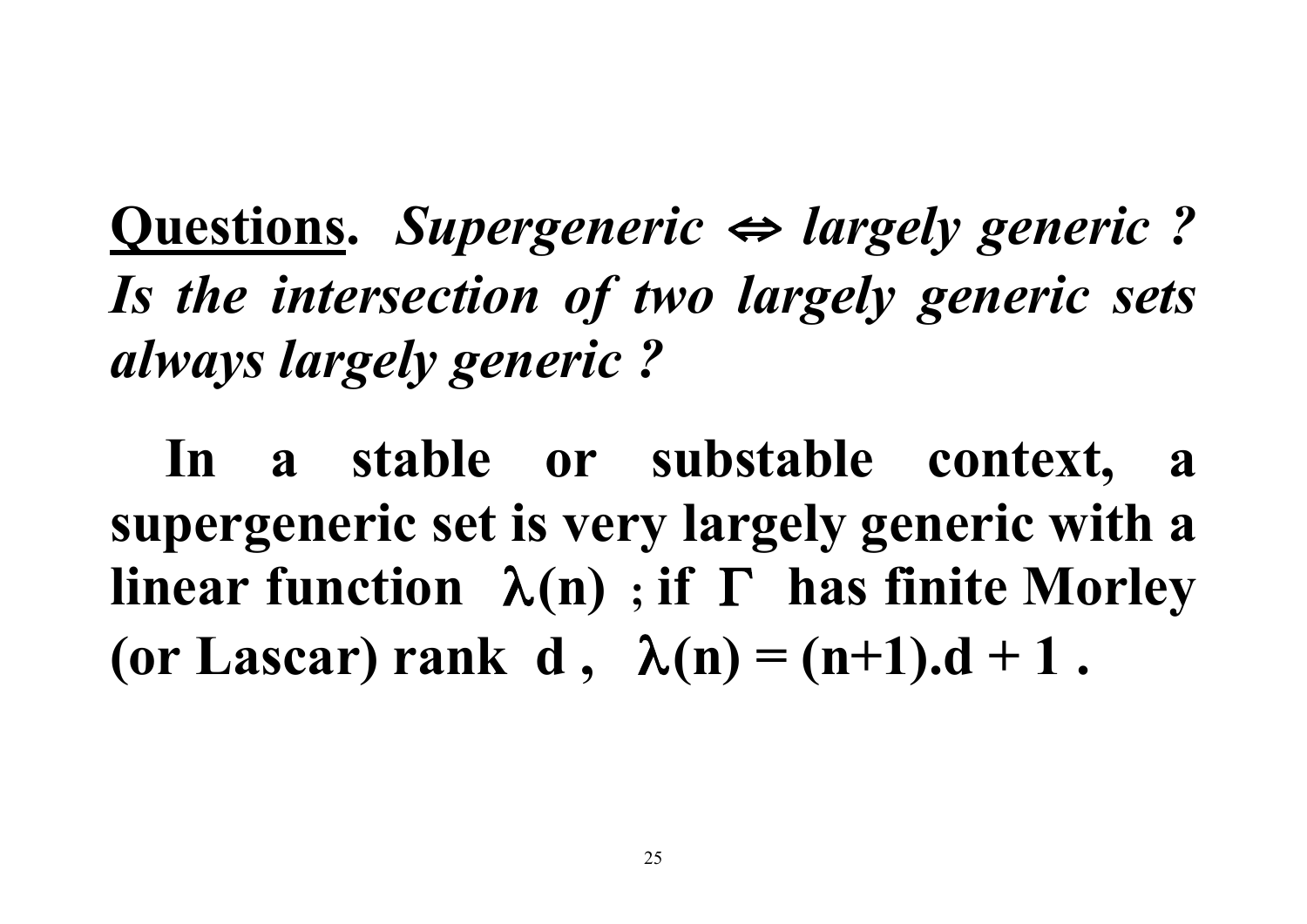**Proof in finite Morley rank context. We can assume that**  Γ **is saturated. Consider in it a sequence e1 , ... e**<sup>λ</sup> **of** λ**(n) = (n+1).d + 1 points which are generic and independent over** the parameters defining  $X$ ; for any  $a, b_1, ...$   $b_n$  in Γ **, one of them, say ei , remains generic over {a , b1 , ... b**<sub>n</sub> }, so that the generic point  $e_i^{-1}$ . a belongs to  $b_1$ . X  $\cap$  ... ∩ **bn.X , since this set is supergeneric ; in consequence** Γ **= e**<sub>1</sub>.(**b**<sub>1</sub>.X ∩ ... ∩ **b**<sub>n</sub>.X) ∪ ... ∪ **e**<sub> $\lambda(n)$ </sub>.(**b**<sub>1</sub>.X ∩ ... ∩ **b**<sub>n</sub>.X) **and** the  $\lambda$ -tuples **y** such that  $G = y_1 \cdot Y \cup ... \cup y_\lambda \cdot Y$  for **any intersection Y of n translates of X form a definable subsets of G**<sup>λ</sup>  **which contains all its generic types. End**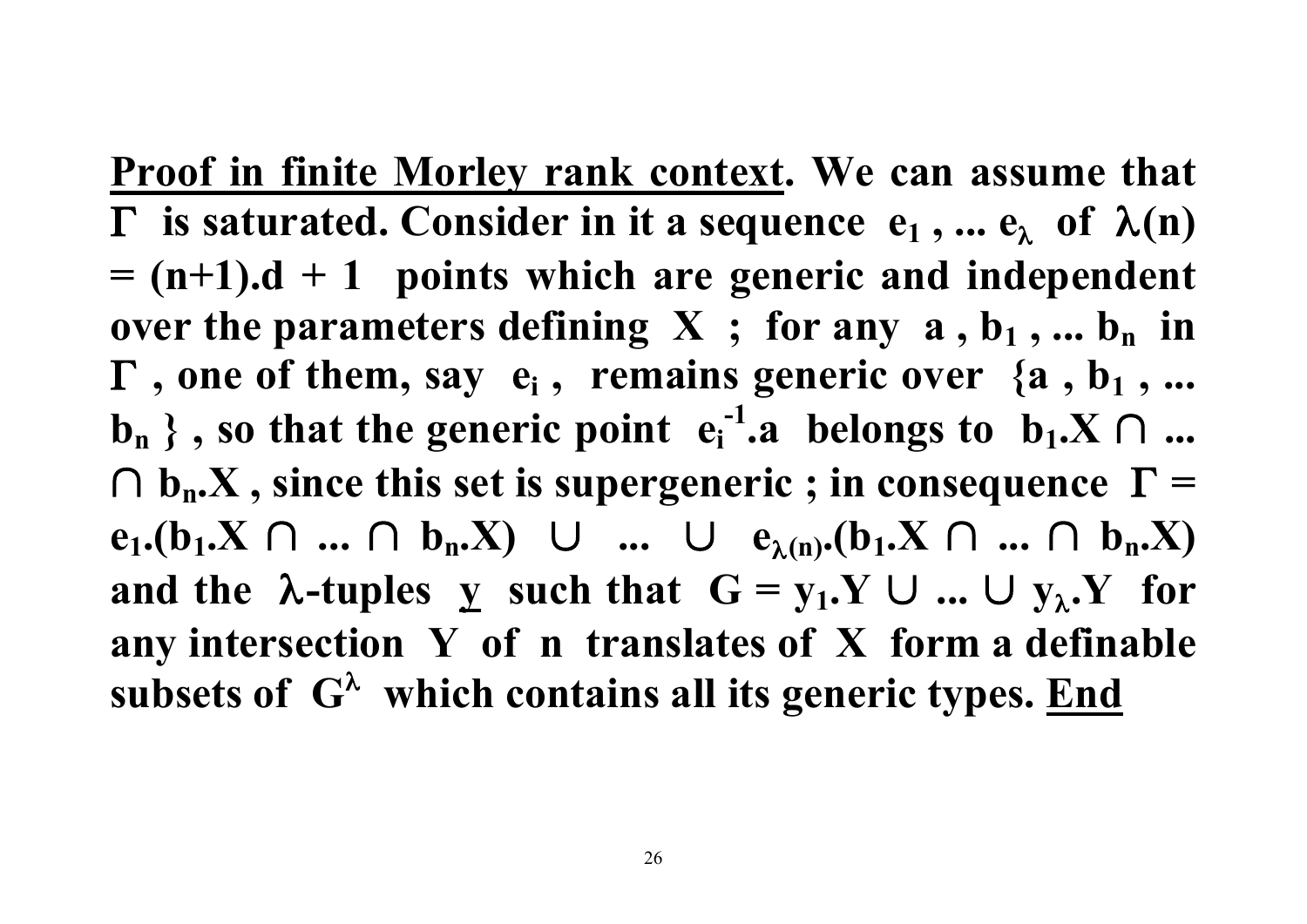## **SUPERGENERIX III**

# **SOME CONCRETE SITUATIONS**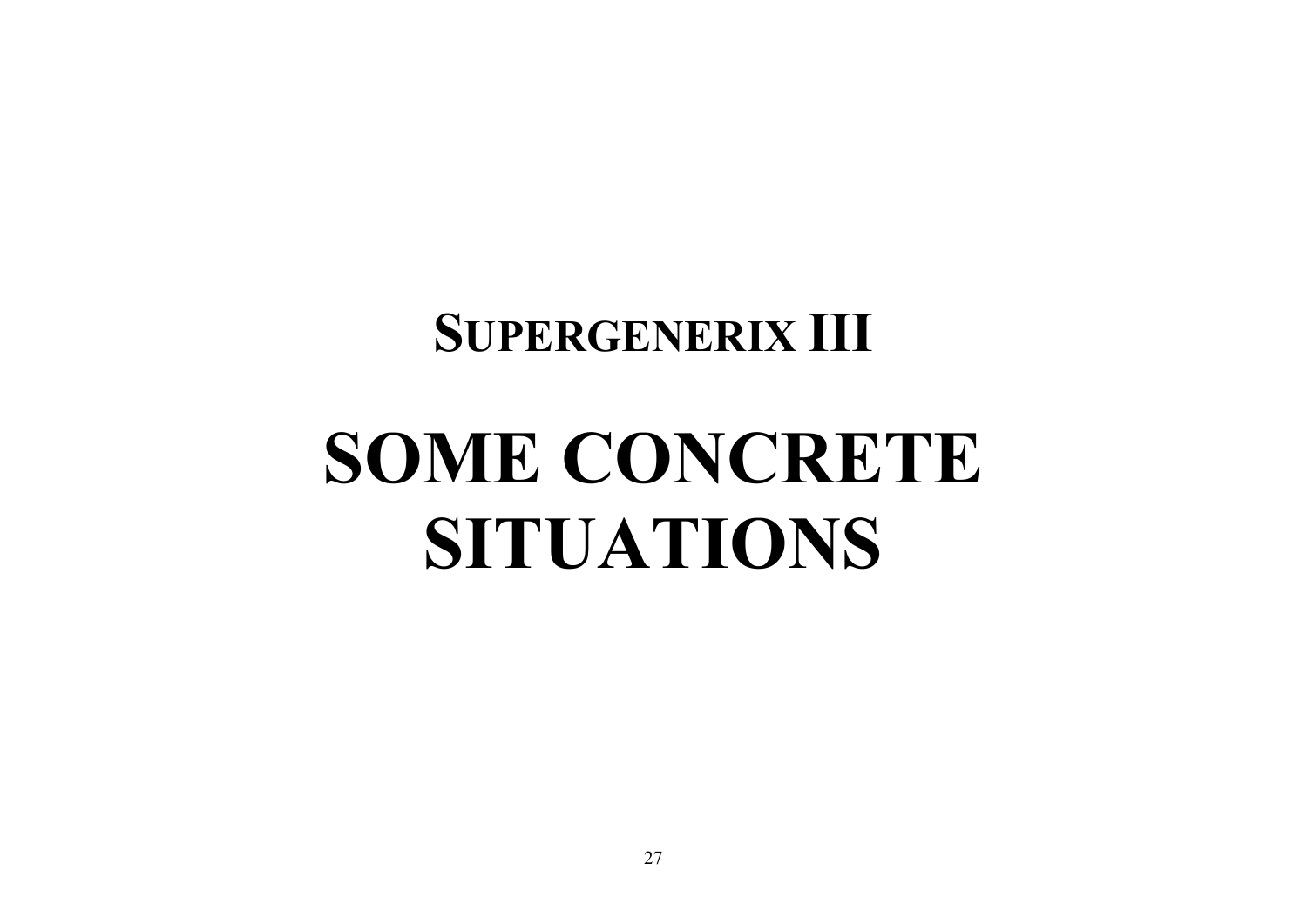## **LINEAR GROUPS**

**G is a subgroup of GLn(K) , for K acf. X is a definable subset of cl(G)** ⇔ **X is constructible, i.e. a boolean combination of a finite number of Zariski-closed sets.**

**If cl(G) is connected, X contains a nonempty open set or is contained in a proper closed subset ; in the first case, X is supergeneric in cl(G) and X**∩**G is supergeneric in G . Otherwise, consider G**∩**cl(G)° .**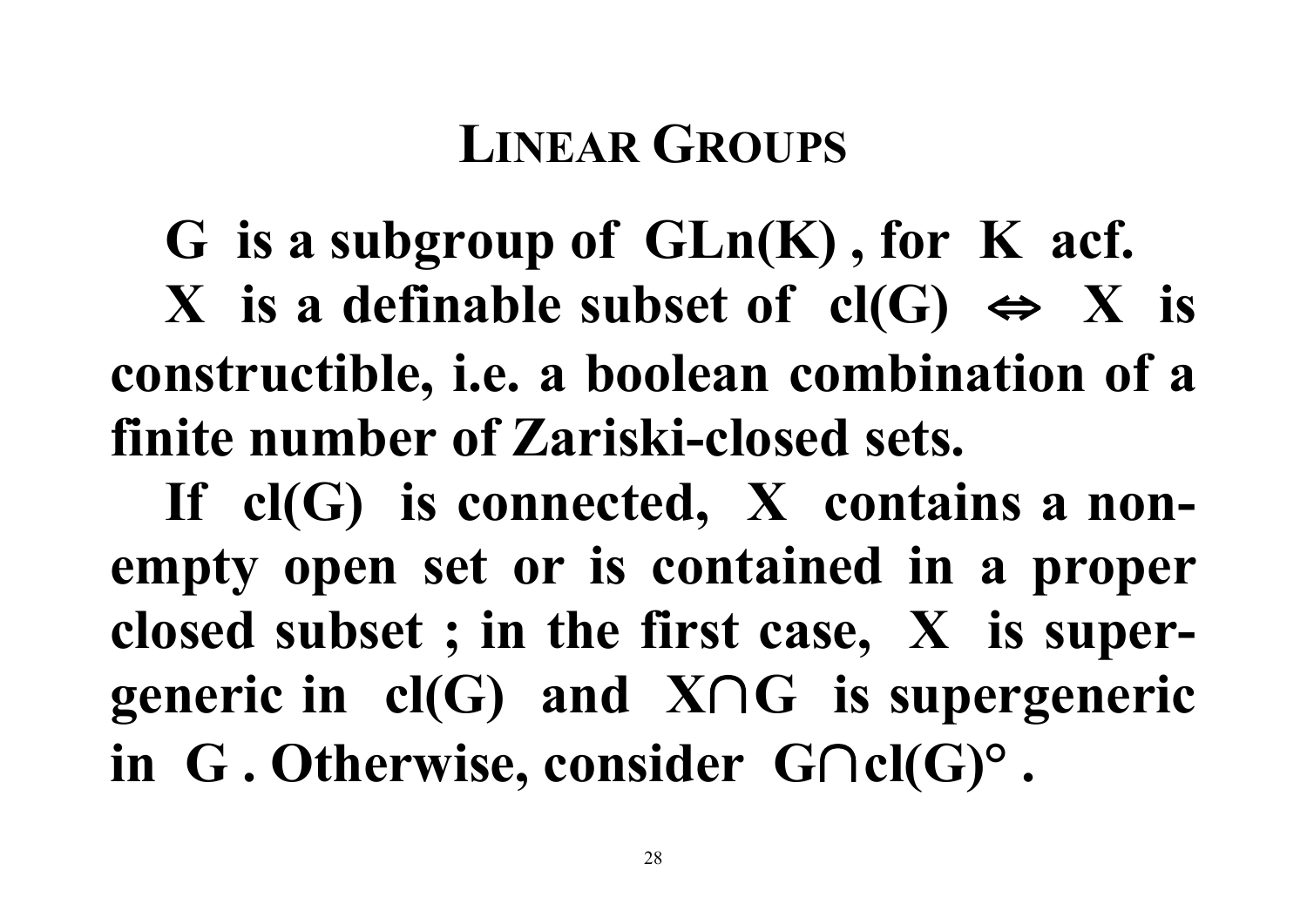## **SLOW GENERATORS**

**A generating subset Y of G is** *fast* **if, for some s , every point in G can be expressed as a product of less than s elements in Y**∪**Y-1 ; if not, it is** *slow***.**

**If G is commutative, the complement of a slow generating set is vlg, with**  $\lambda(n) = n+2$ .

**Every gen. set of the group of permutations of an infinite set is fast ; no countable group is known with this property.**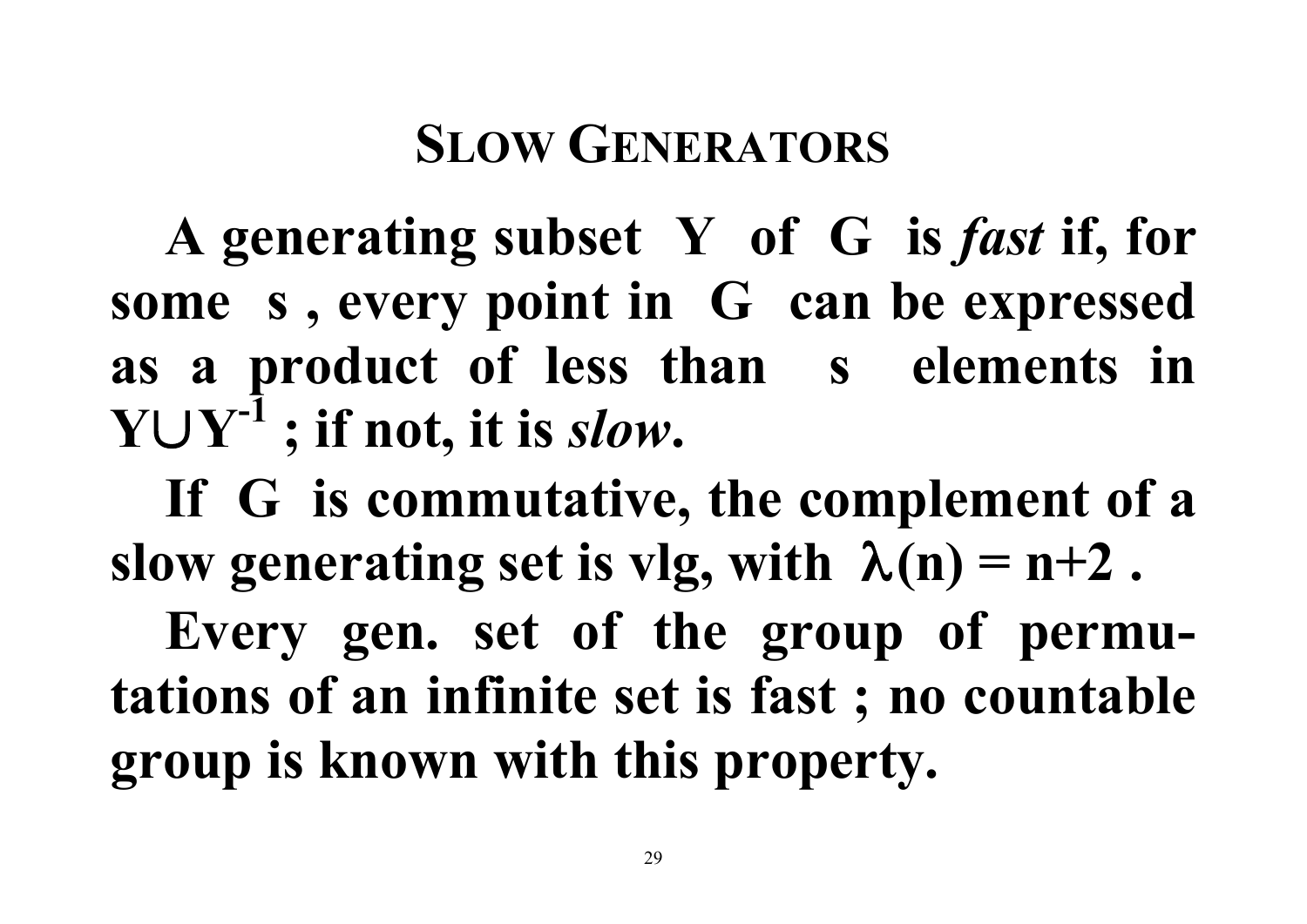## **THE INTEGERS**

 $X ⊆ Z$  is generic ⇔  $Z = 1+X \cup 2+X \cup ...$ **n+X for large enough n .**

**X is supergeneric** ⇔ **for each n , there is** χ**(n) such that any interval of length** χ**(n) contain n consecutive elements all in X .**

 $X$  is thick  $\Leftrightarrow$  for each  $n$ ,  $X$  contains an **interval of length n .**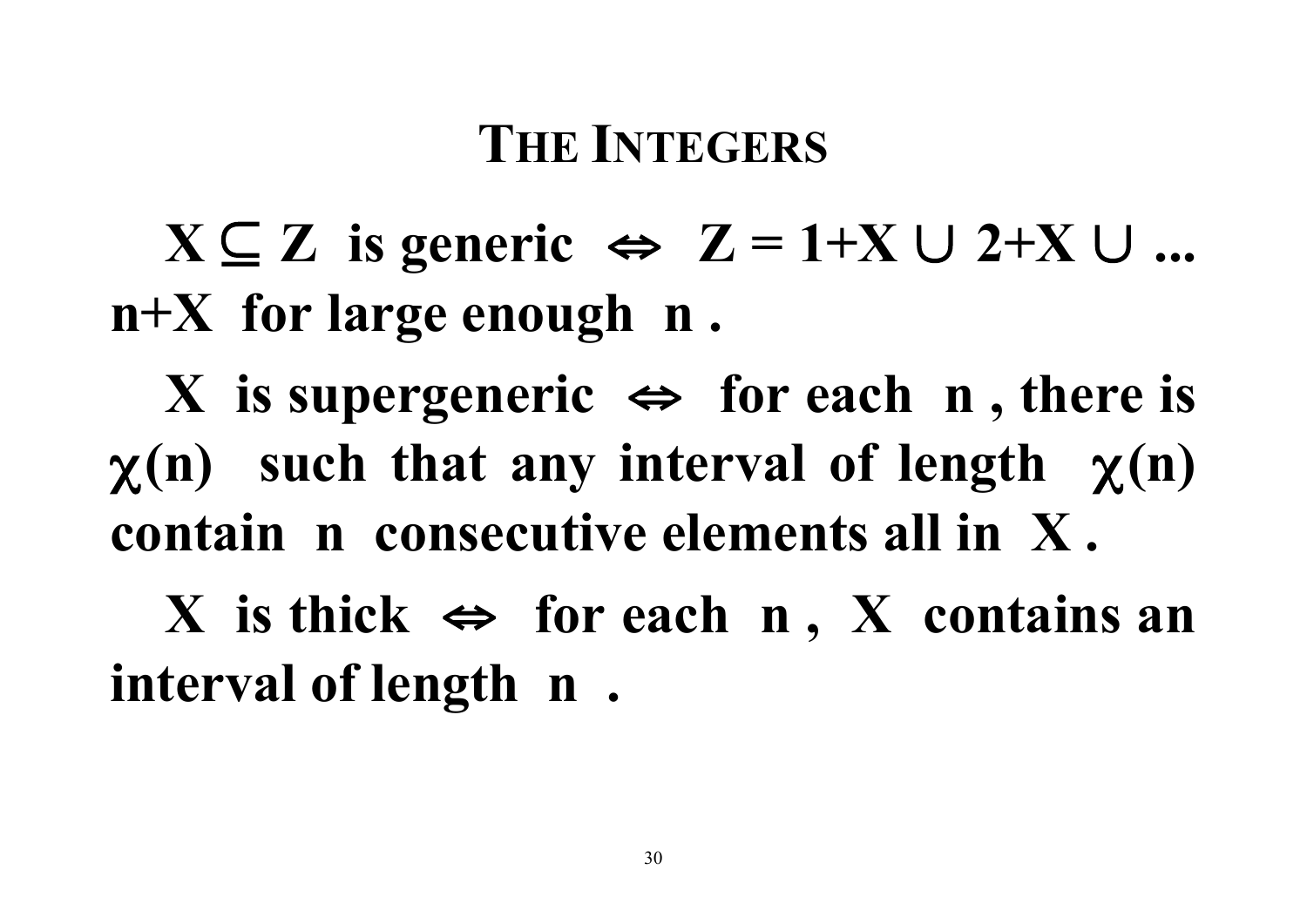**We say that Y is m-***spaced* **if, for each n , there is only a finite nb of segments of length n containing more than m points in Y .**

**Théorème 19.** *The complement of a* **m-***spaced set is* **(2m+2)-***supergeneric.*

**Théorème 20.** *For each* **m ,** *there exists a* **m***spaced set whose complement is not* **m***generic.*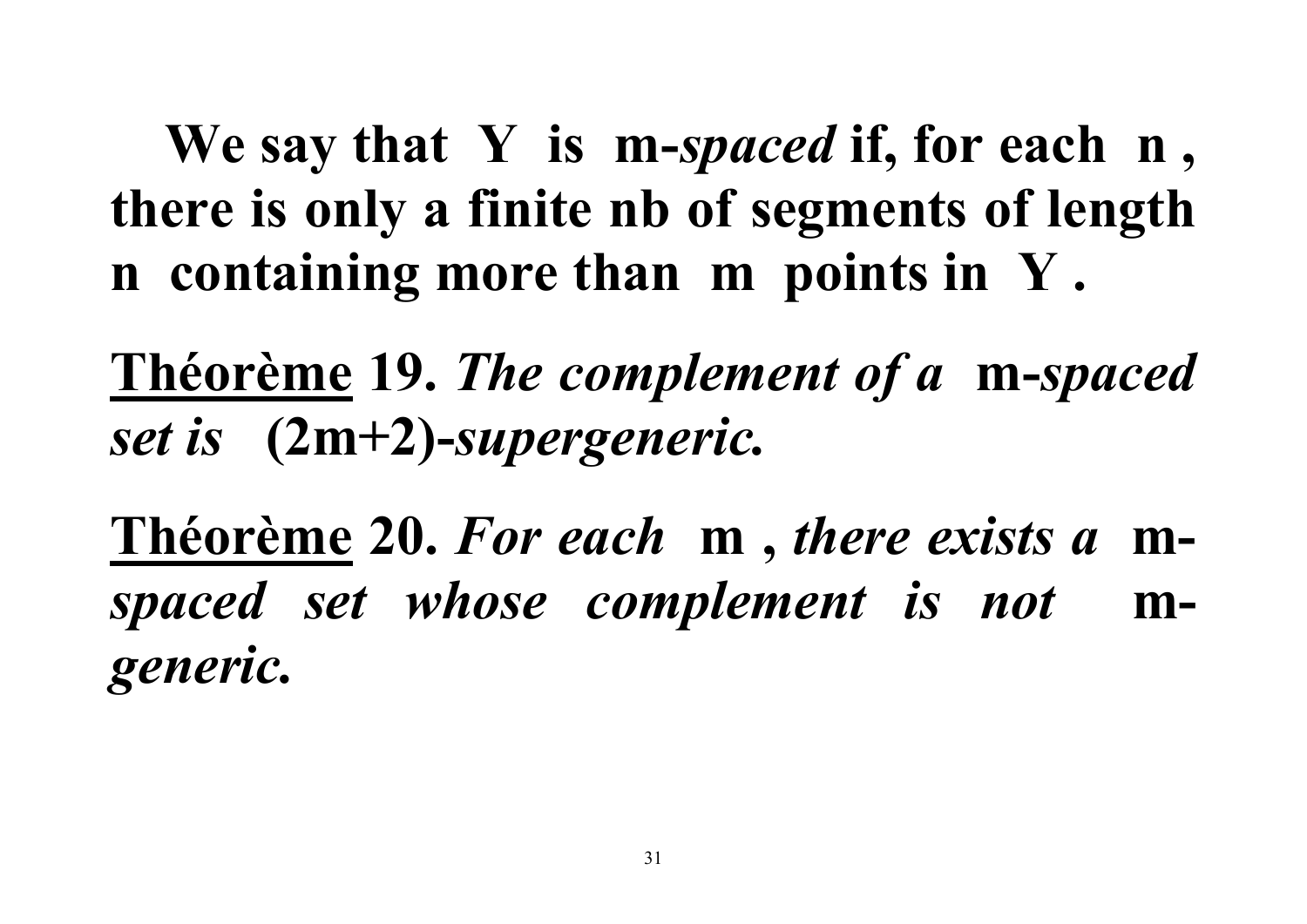**The set of squares is 2-spaced ; it is a fast generating set since any integer can be written**  $x^2 + (y+1)^2 - y^2$ .

**The set of powers of 2 is slow.**

**Théorème 22.** *The structure formed by the additive group of the integers and a predicate* Π *interpreting the* **2n** *is superstable with Lascar rank* ω **.**

*The additive group of the rationals equipped with* Π *is* ω**-***stable with Morley rank* ω **.**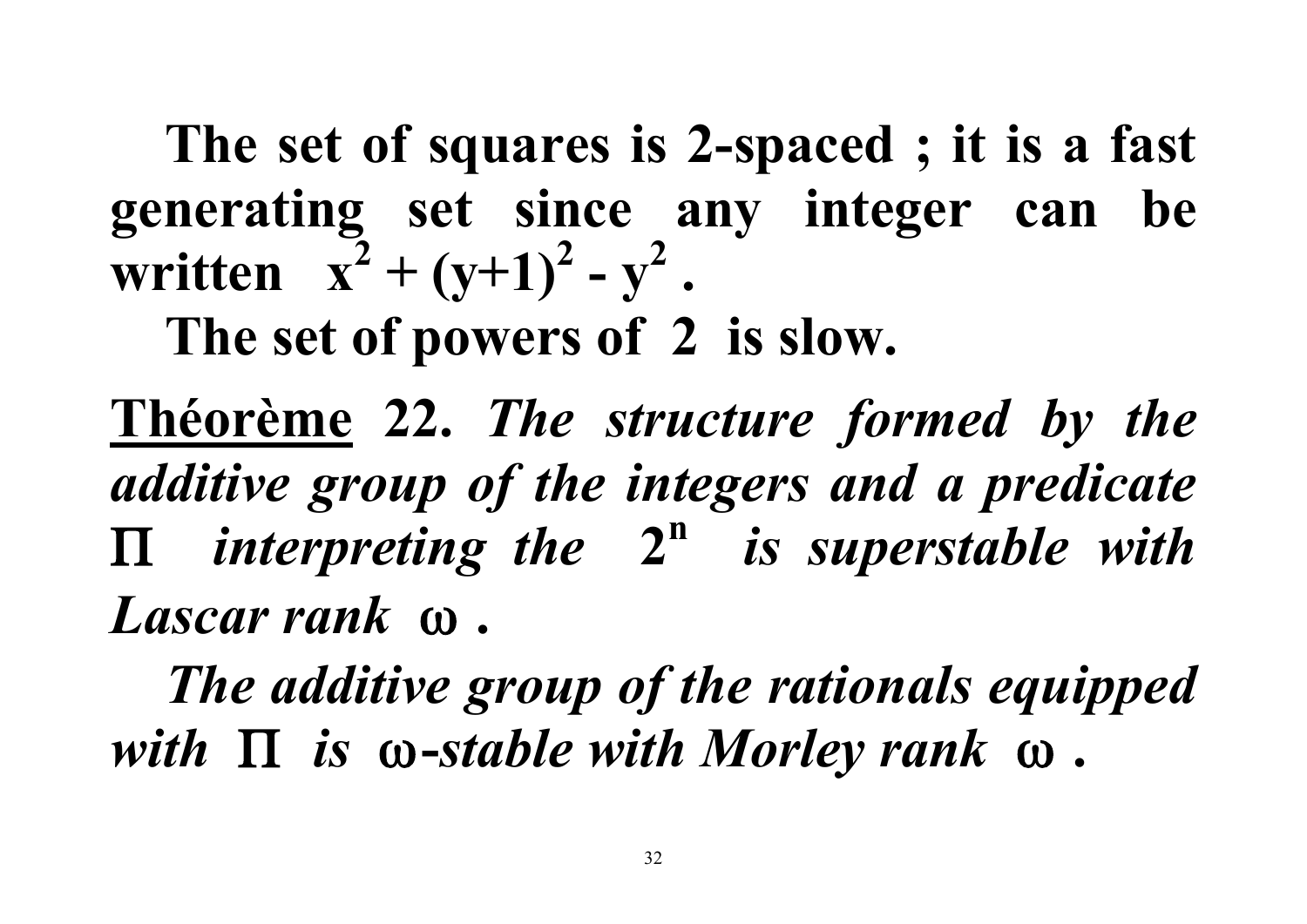**Question.** *Is a supergeneric subset of* **(Z,+)** *, which is the intersection with* **Z** *of a definable subset of an overgroup of* **Z** *of finite Morley rank, necessarily cofinite ?*

**Anxious question.** *True and well-known when we embed* **Z** *in* **GLn(K)** *?*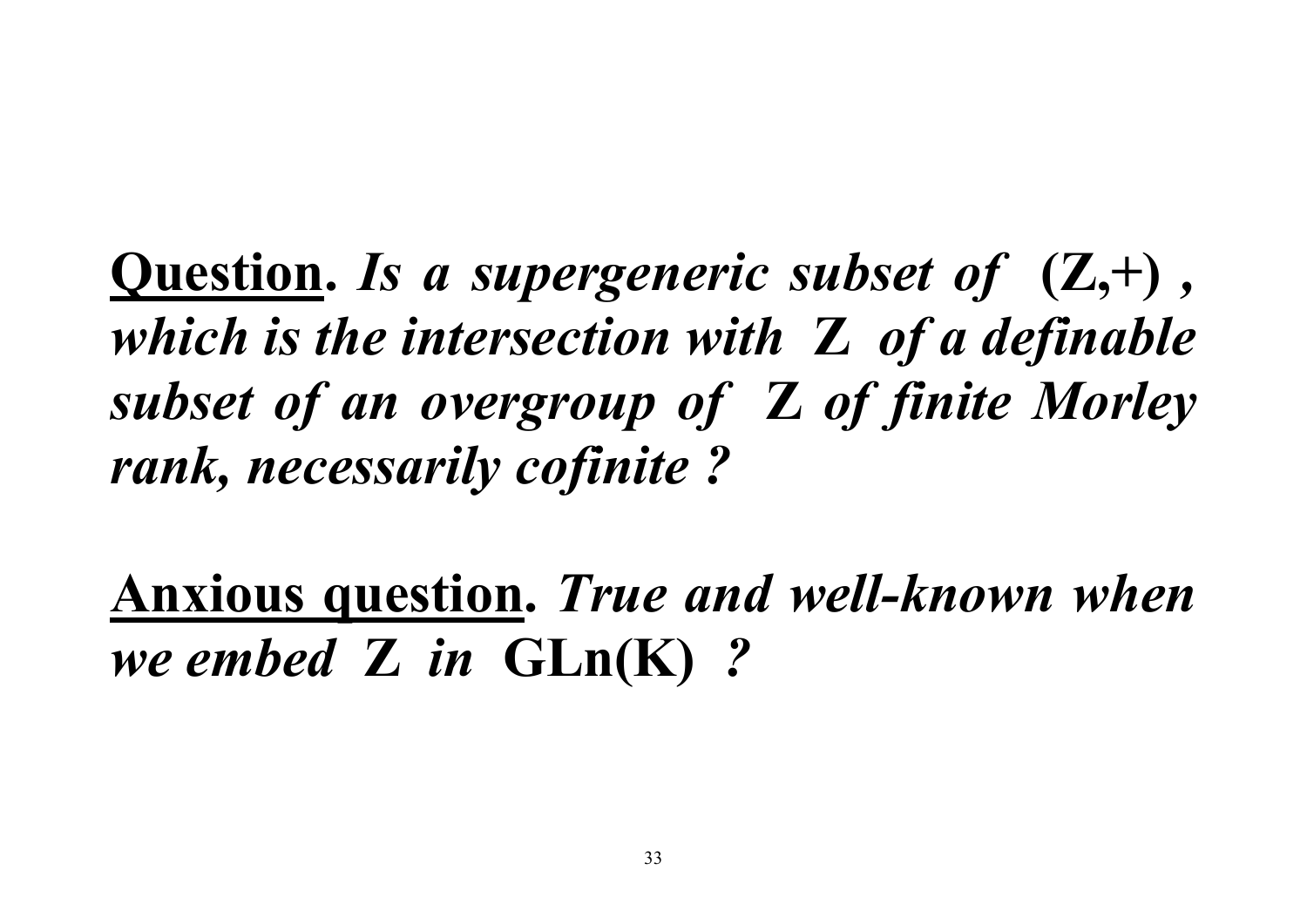## **PRÜFER GROUPS**

 $P = Z(p^{\infty})$  is the divisible closure of  $Z/pZ$ , **where p is a prime number ; it is the union of a sequence of cyclic groups**  $P_0 \subset P_1 \subset ... \subset$  $P_n \subset \ldots$ ,  $P_n$  having  $p^n$  elements; as a **group, it is a strongly minimal structure.**

**If P is embedded in a stable group, cl(P) is divisible, and therefore connected, and the traces on P of the definable sets are supergeneric or cosupergeneric.**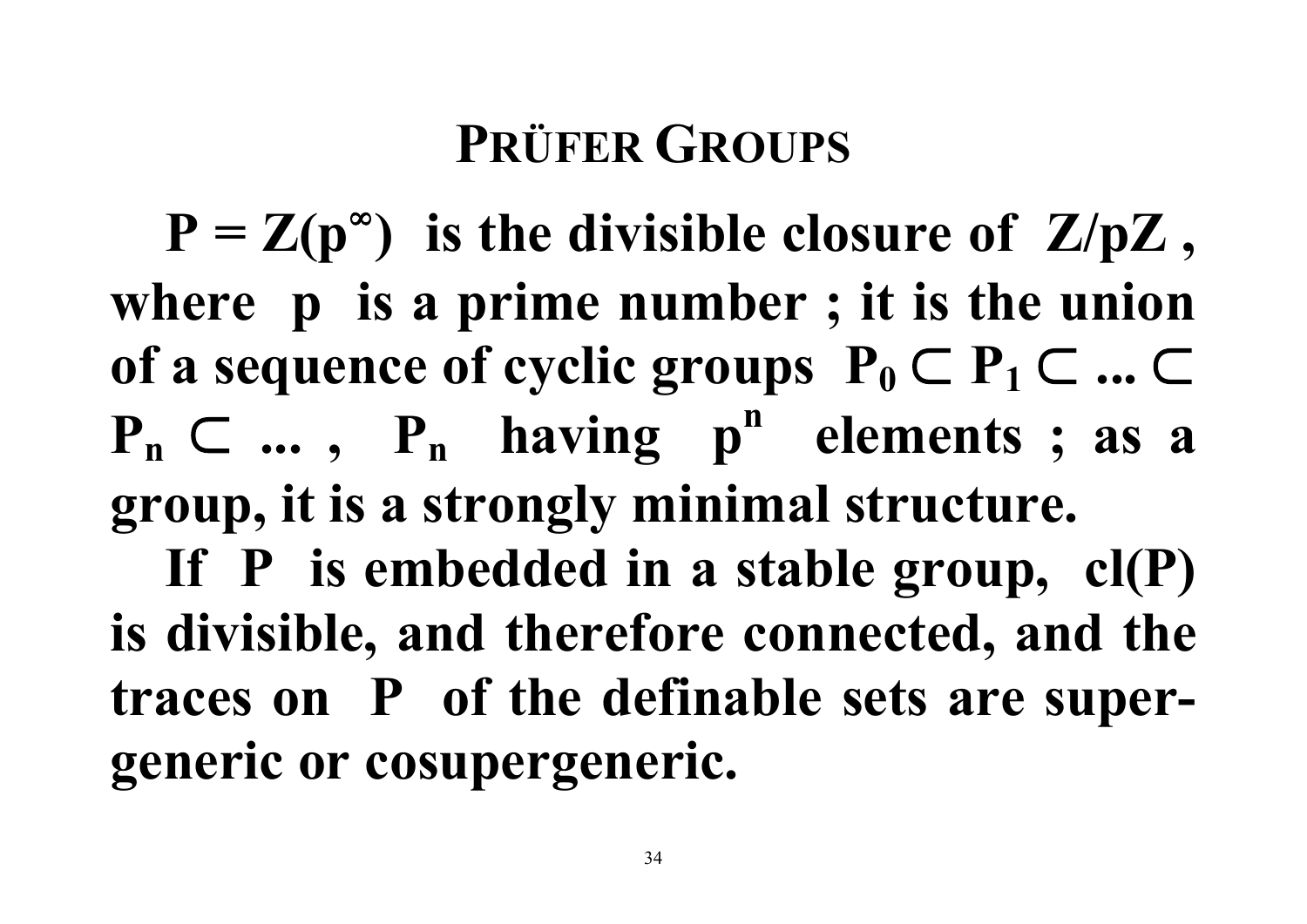**X is generic** ⇔ **there exists n such that each coset modulo P<sub>n</sub> intersect** X.

**X is supergeneric** ⇔ **for each n there**  $\mathbf{exists} \quad \varphi(n)$  such that each coset modulo  $P_{\varphi(n)}$  have a point whose full coset modulo  $P_n$ **be included in X .**

**X is thick** ⇔ **for each n there exists a point** whose full coset modulo  $P_n$  be **included in X .**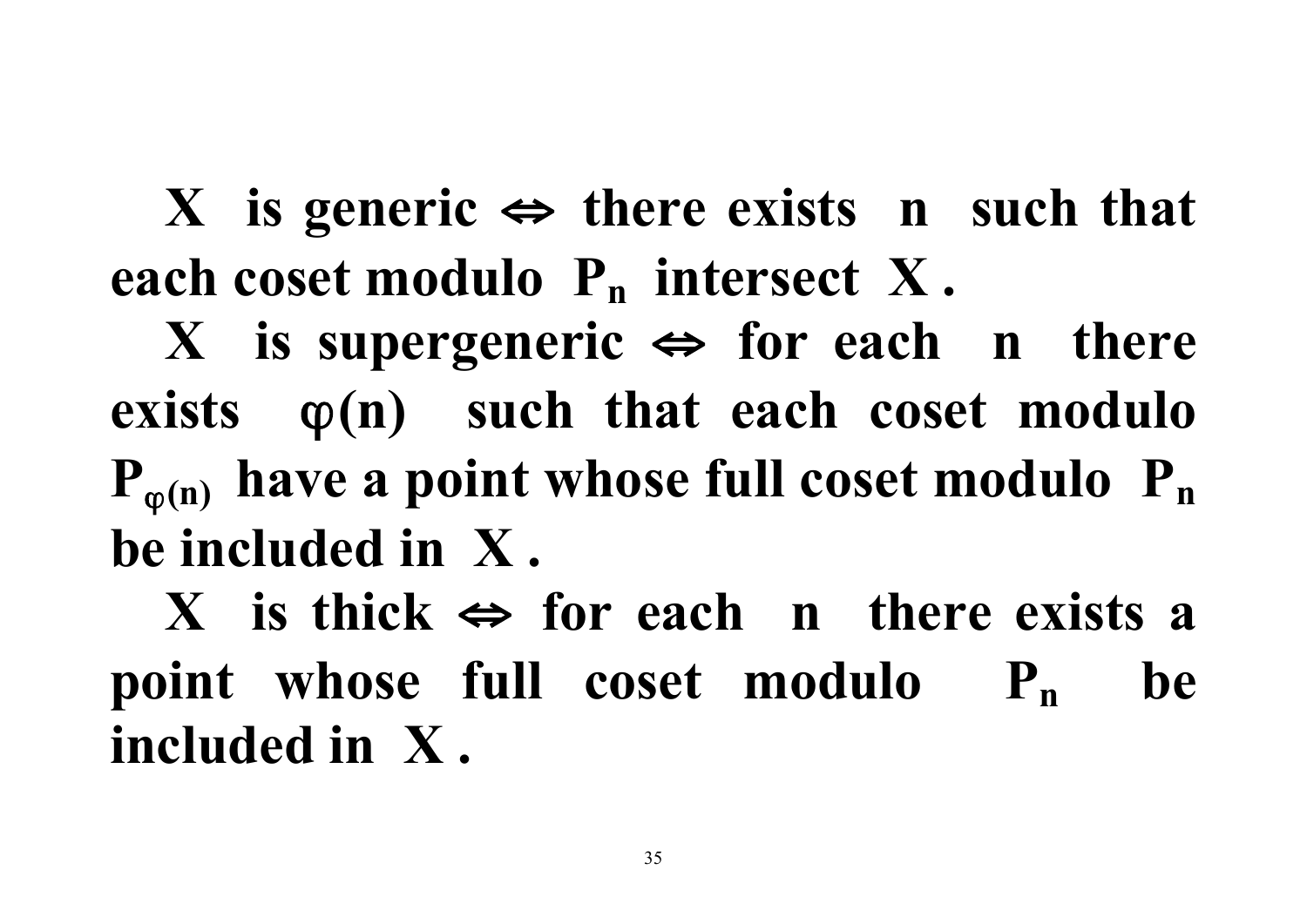**X is m-***spaced* **if , for each n except a finite number, there is no more than m points in each coset modulo Pn .**

**Théorème 23.** *The complement of a* **m-***spaced set is* **(2m+2)-***supergeneric.*

Any sequence  $a_0$ ,  $a_1$ ,  $\ldots$   $a_n$ ,  $\ldots$  such that, **for each n**,  $a_n$  **be in**  $P_n - P_{n-1}$ , **and**  $a_{n+1}^p =$ **an forms a slow and 1-spaced generating set. Such a sequence is unique up to isomorphy.**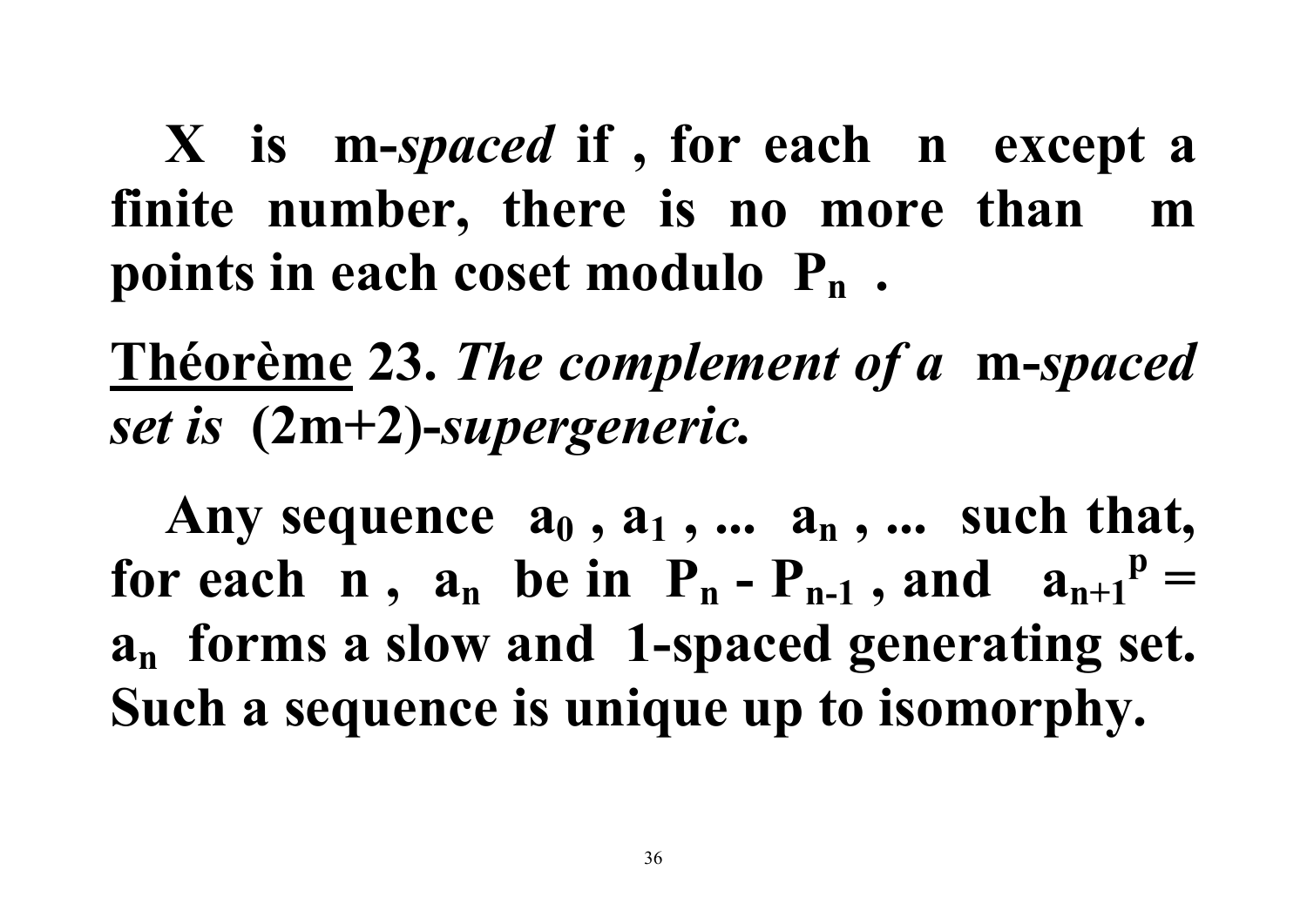**Théorème 24.** *The structure formed by the Prüfer group and a predicate interpreting this sequence is* ω*-stable of Morley rank* ω **.**

**Remark. If X is infinite and (P ;** ×**, X(x)) is of finite RM, X is a fast generating set.**

**Question.** *Is the intersection with* **P** *of a definable subset of an overgroup of* **P** *of finite RM necessarily finite or cofinite ?*

**This is true and when we embed P in GLn(K) (Gramain-Poizat).**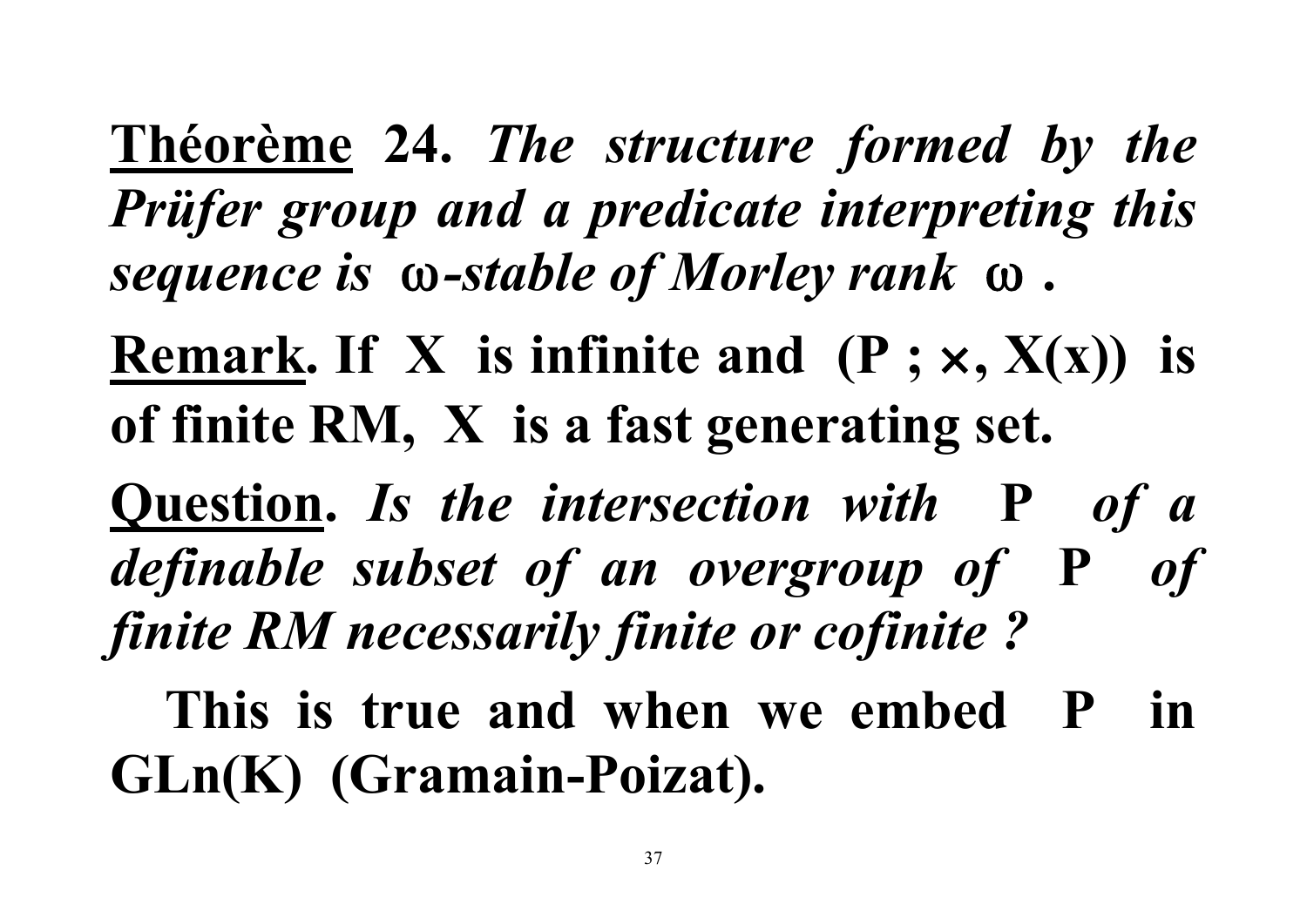## **GROUPES LIBRES**

**L'article se conclut par quelques observations préselayennes sur les groupes libres, et les groupes libres commutatifs, à une infinité de générateurs, dans le langage des groupes augmenté, pour chaque n , d'un symbole In(x1, ... xn) interprétant l'orbite des n-uplets de la suite génératrice.**

**Il demande si ce sont les seuls modèles positivement existentiellement clos de leur théorie hom-inductive dans ce langage, et demande aussi comment on doit définir généricité et supergénéricité dans un groupe en Logique positive.**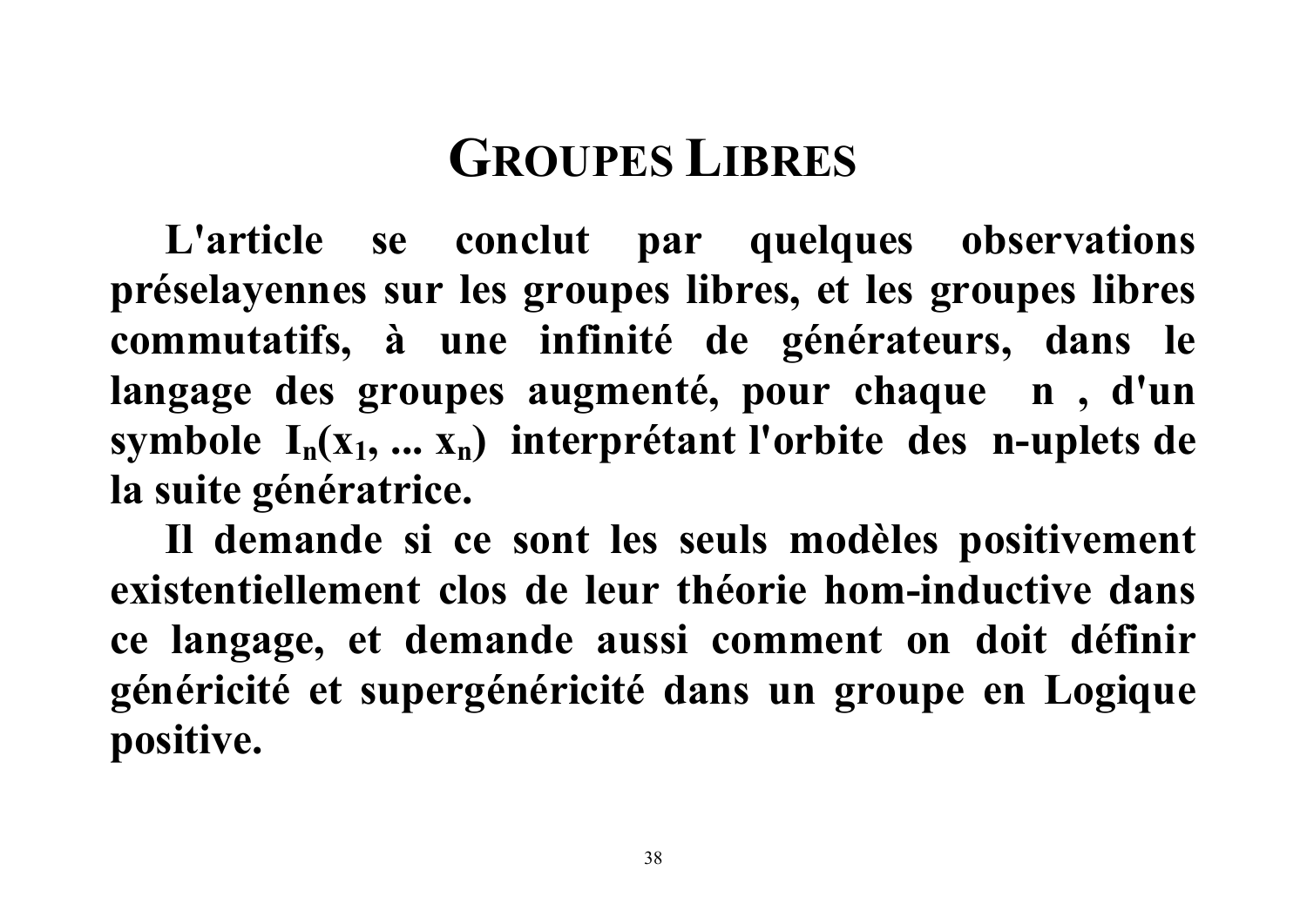#### **REFERENCES**

**BEN YAACOV & POIZAT 2007 Itaï Ben Yaacov et Bruno Poizat, Fondements de la Logique positive,** *The Journal of Symbolic Logic,* **72, 1141-1162**

**BERGMAN 2006 George M. Bergman, Generating infinite symmetric groups,** *Bull. London Math. Soc.,* **38, 1-12**

**GOODE 1997 John B. Goode, HLM (Hrushovski-Lang-Mordell),** *Séminaire Bourbaki,* **Astérisque 241, 179-194.**

**NEUMANN 1952 B.H. Neumann, A note on algebraically closed groups,** *Journal of the London Mathematical Society, 27, 247-249*

**NEWELSKI 1991 Ludomir Newelski, On type definable subgroups of a stable group,** *Notre Dame Journal of Formal Logic,* **Vol. 32, 173-187**

**POIZAT 1981 Bruno Poizat, Sous-groupes définissables d'un groupe stable,** *The Journal of Symbolic Logic,* **46, 137-146**

*Logic,* **46, 513-522**

**POIZAT 1981a Id., Théories instables,** *The Journal of Symbolic*